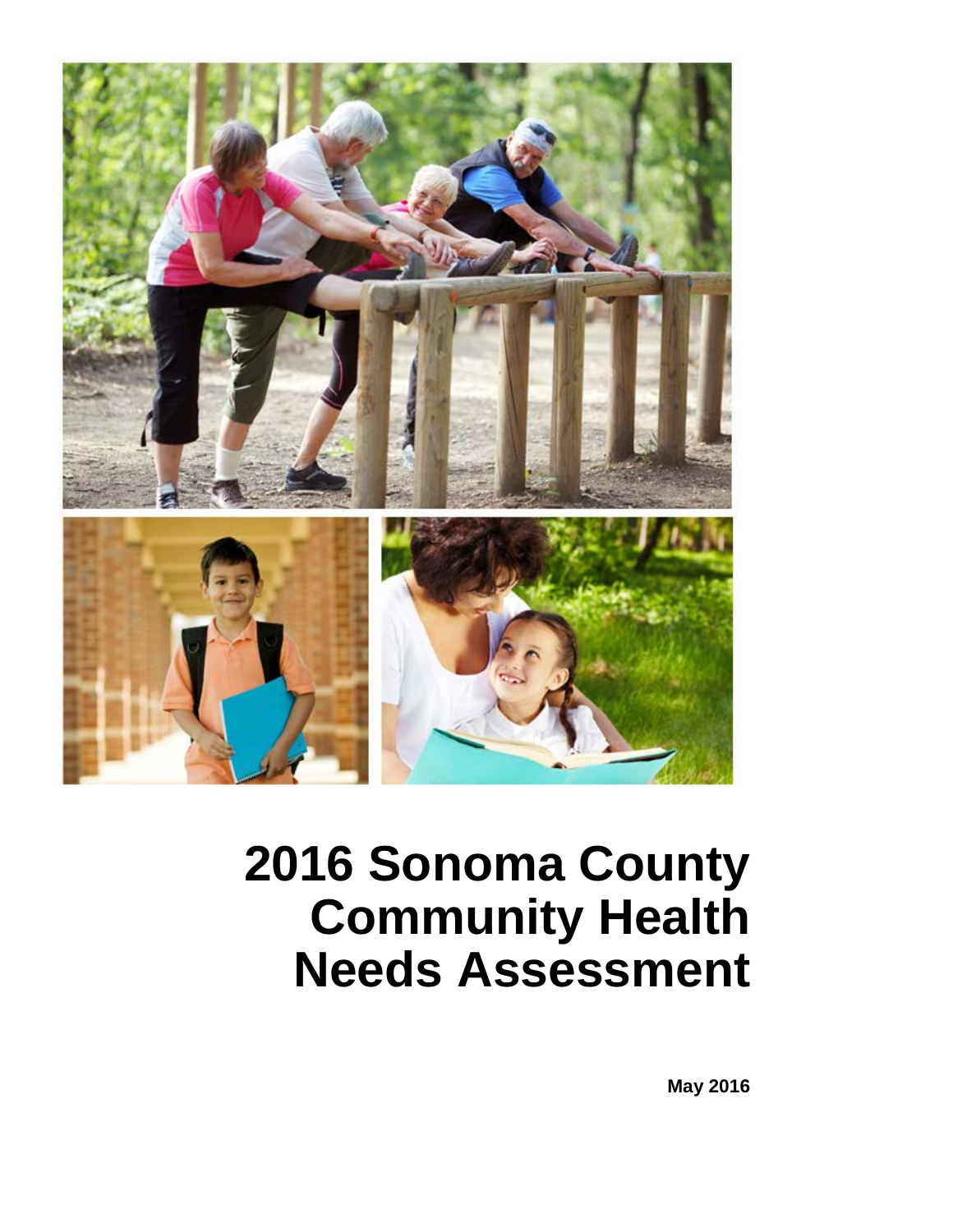# SONOMA COUNTY COMMUNITY HEALTH NEEDS ASSESSMENT

# **Acknowledgements**

Conducting a large-scale community health needs assessment of the size and scope contained in this report would not be possible without the contributions of many members of our community. Sonoma County Community Health Needs Assessment Collaborative wishes to express its gratitude for the contributions made by those who participated in the development of this assessment.

# **Sonoma County Community Health Needs Assessment Steering Committee**

- KFH-Santa Rosa
- Sutter Health, Sonoma County
- St. Joseph Health—Sonoma County
- Sonoma County Department of Health Services

### **District Collaborative Partners**

- North Sonoma County Health Care District
- **Palm Drive Health Care District**
- Sonoma Valley Health Care District

## **Community Partners**

Convening robust focus groups with community residents was made possible by support from community organizations, including:

- La Luz Center
- Community Action Partnership (CAP) of Sonoma County
- St. Joseph Health—Sonoma County
- Russian River Area Resources and Advocates (RRARA)
- The Petaluma Health Care District and the Community Health Initiative of the Petaluma Area (CHIPA)

We also thank the multiple providers, health care experts, county leaders and residents who participated in interviews, focus groups, and the health need prioritization process to ensure a robust and meaningful needs assessment process.

Research and report development by Harder+Company Community Research.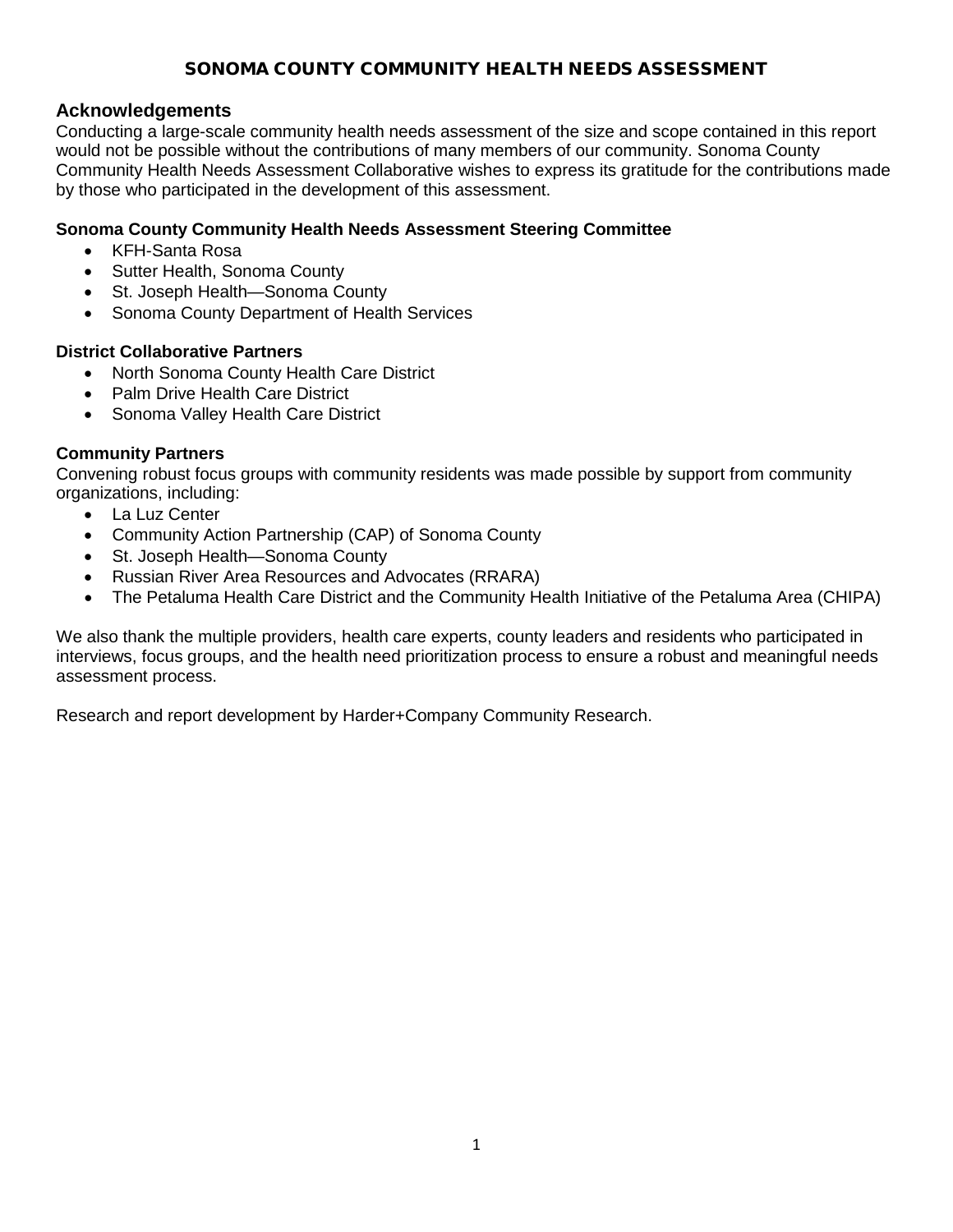# **Table of Contents**

| $\mathbf{I}$ . |                                                                                        |  |
|----------------|----------------------------------------------------------------------------------------|--|
| Α.             |                                                                                        |  |
| В.             |                                                                                        |  |
| C.             |                                                                                        |  |
| Ш.             |                                                                                        |  |
| III.           |                                                                                        |  |
| Α.             |                                                                                        |  |
| В.             |                                                                                        |  |
| C.             |                                                                                        |  |
| D.             |                                                                                        |  |
| Ε.             |                                                                                        |  |
| F.             |                                                                                        |  |
| G.             |                                                                                        |  |
| Η.             |                                                                                        |  |
| T.             |                                                                                        |  |
| J.             |                                                                                        |  |
| K.             |                                                                                        |  |
| IV.            |                                                                                        |  |
| Α.             |                                                                                        |  |
| В.             |                                                                                        |  |
| V.             |                                                                                        |  |
| Α.             |                                                                                        |  |
| <b>B.</b>      |                                                                                        |  |
| VI.            |                                                                                        |  |
| A.             |                                                                                        |  |
| В.             |                                                                                        |  |
| C.             |                                                                                        |  |
| D.             |                                                                                        |  |
| VII.           | IDENTIFICATION AND PRIORITIZATION OF THE COMMUNITY'S HEALTH NEEDS 23                   |  |
| Α.             |                                                                                        |  |
| В.             |                                                                                        |  |
| C.             | Prioritized Description of the Community Health Needs Identified Through the CHNA27    |  |
| D.             | Community Resources Potentially Available to Respond to the Identified Health Needs 31 |  |
| VIII.          |                                                                                        |  |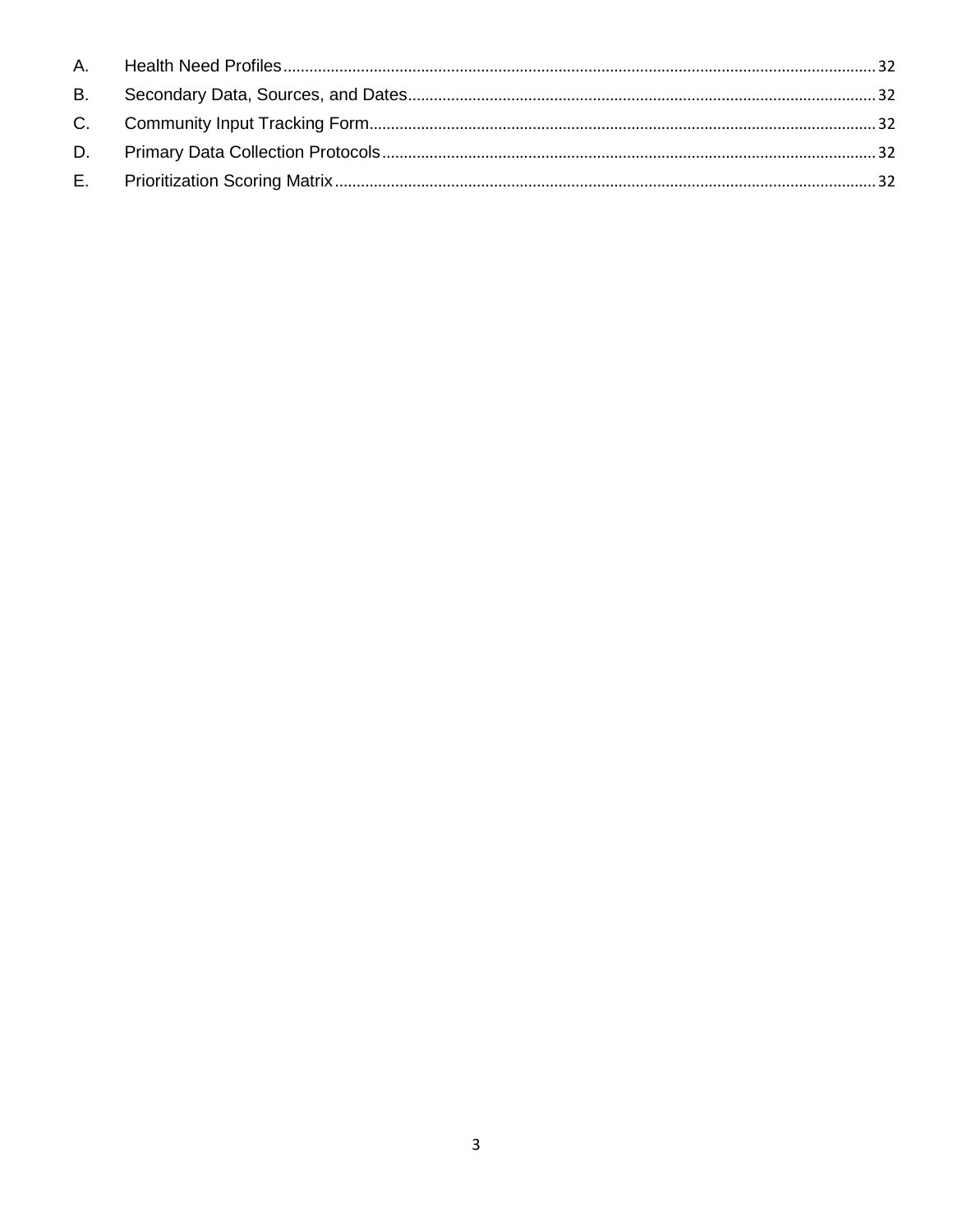### <span id="page-4-0"></span>**I. EXECUTIVE SUMMARY**

The Sonoma County Community Health Needs Assessment Collaborative (SC CHNA Collaborative) is dedicated to improving the health of our communities with a dual focus on improving care in our health systems and in collaboration with partners to address key determinants of health in our community. The SC CHNA Collaborative also supports community health interventions, with particular focus on health equity and addressing social determinants of health, including educational attainment, economic wellness, and the built environment.

The 2016 Community Health Needs Assessment (CHNA) offers a comprehensive community health profile that encompasses the conditions that impact health in our county. Conducting a triennial Community Health Needs Assessment (CHNA) is a requirement for not-for-profit hospitals as part of the Patient Protection and Affordable Care Act (ACA).

The CHNA process provides a deep exploration of health in Sonoma County, updating and building upon work done in prior years – including the 2014 Portrait of Sonoma County, a report based on the Human Development Index that examines disparities in health, education and income by place and population in Sonoma County, and the 2013 Community Health Needs Assessment – to identify current priority health needs.

Guided by the understanding that health encompasses more than disease or illness, the 2016 CHNA process continues to utilize a comprehensive framework for understanding health that looks at ways a variety of social, environmental, and economic factors—also referred to as "social determinants" impact health.

### <span id="page-4-1"></span>**A. Community Health Needs Assessment Background**

The goal of the Community Health Needs Assessment is to inform and engage local decision-makers, key stakeholders and the community-at-large in collaborative efforts to improve the health and wellbeing of all Sonoma County residents. The development of the 2016 CHNA report has been an inclusive and comprehensive process guided by a Core Planning Team and a broadly representative Steering Committee.

Nonprofit hospitals are required to conduct the CHNA in order to maintain their tax exempt status. While many hospitals have conducted CHNAs for many years to identify needs and resources in their communities, these new requirements have provided an opportunity for hospitals to revisit their needs assessment and strategic planning processes with an eye toward enhancing compliance and transparency, and leveraging emerging technologies.

#### <span id="page-4-2"></span>**B. Summary of Prioritized Needs**

Although Sonoma County is a healthy and affluent county, especially compared to California as a whole, substantial disparities in socioeconomic status and access to opportunity present challenges for the health of Sonoma County residents.

Consideration of the nine health needs that emerged as top concerns in Sonoma County highlights the significance of social determinants of health in building a healthier and stronger community. These results align closely with county priorities and previous findings from the 2013 CHNA process and the Portrait of Sonoma County. In its entirety, this list of health needs supports the work of Health Action to foster collaboration and action among community partners, including key hospital partners, to identify cross-cutting strategies that address multiple health needs. In descending priority order, the following health needs were identified in Sonoma County; additional information about each health need can be found in Appendix A.

**1. Early Childhood Development:** Child development includes the rapid emotional, social, and mental growth that occurs during gestation and early years of life. Adversities experienced in early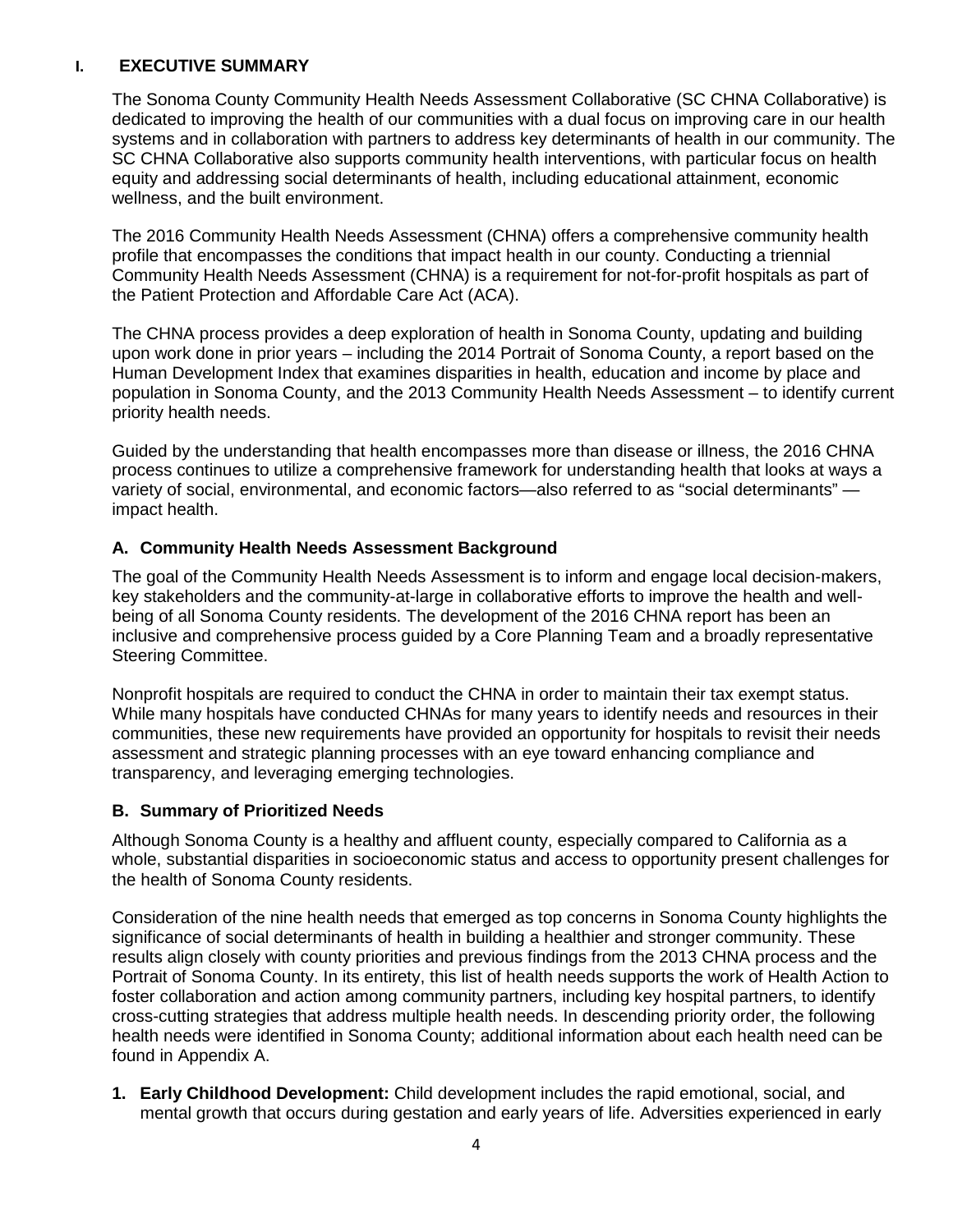life threaten appropriate development, and may include exposure to poverty; abuse or violence in the home; limited access to appropriate learning materials and a safe, responsive environment in which to learn; or parental stress due to depression or inadequate social support.<sup>[1](#page-5-0)</sup>

Exposure to early adversity is pervasive in Sonoma County. Among adults in Sonoma and Napa County (combined for stability), 22.0% report having experienced four or more unique adverse childhood experiences (ACEs) before age 18 which may including childhood abuse (emotional, physical, and sexual), neglect (emotional and physical), witnessing domestic violence, parental marital discord, and living with substance abusing, mentally ill, or criminal household members.<sup>[2](#page-5-1)</sup> Key themes among residents and stakeholders included the high cost of living and high cost of child care in Sonoma County, as well as the importance of quality early education and home stability on development among young children.

**2. Access to Education:** Educational attainment is strongly correlated to health: people with low levels of education are prone to experience poor health outcomes and stress, whereas people with more education are likely to live longer, practice healthy behaviors, experience better health outcomes, and raise healthier children.

In Sonoma County, Kindergarten readiness is used as an early metric to consider disparities in early learning. Third grade reading level is another predictor of later school success; in Sonoma County 43.0% of third grade children are scoring at or above the "Proficient" level on English Language Arts California Standards Test.<sup>[3](#page-5-2)</sup> Although only 13.0% of county residents age 25+ have less than a high school diploma, extreme racial disparities exist. Among residents identifying as American Indian/Alaska Native, African American/Black, Hispanic/Latino, Native Hawaiian/Pacific Islander, and Some Other Race, a higher percentage of individuals have less than a high school diploma compared to the total population and compared to White residents.[4](#page-5-3) English Language Learners are also a population of particularly high concern with respect to educational attainment. Only 39.0% of tenth grade English Language Learners passed the California High School Exit Exam in English Language Arts, compared to 86.0% of all tenth grade students in Sonoma County. [5](#page-5-4) Only 55.0% of English Language Learners passed in Mathematics, compared to 87.0% of all Sonoma County tenth graders. $6$  For all students in the county, stakeholders identified the need to increase investment in early childhood education as a pathway to reducing educational disparities and increasing overall academic success.

**3. Economic and Housing Insecurity:** Economic resources such as jobs paying a livable wage, stable and affordable housing, as well as access to healthy food, medical care, and safe environments can impact access to opportunities to be healthy.

The high cost of living in Sonoma exacerbates issues related to economic security and stable housing. Among renters, 52.4% spend 30% or more of household income on rent.<sup>[7](#page-5-6)</sup> A lack of affordable housing and a dearth of jobs paying a living wage were identified as key challenges to achieving economic and housing security in the county.

**4. Oral Health:** Tooth and gum disease can lead to multiple health problems such as oral and facial pain, problems with the heart and other major organs, as well as digestion problems.

l

<span id="page-5-0"></span><sup>1</sup> Jack P. Shonkoff and Deborah A. Phillips, eds.,"From Neurons to Neighborhoods: The Science of Early Childhood Development," National Research Council and Institute of Medicine, Committee on Integrating the Science of Early Childhood Development, National Academy Press, 2000.

<span id="page-5-1"></span><sup>&</sup>lt;sup>2</sup> A Hidden Crisis: Findings on Adverse Childhood Experiences in California, Center for Youth Wellness, 2008-13.

<span id="page-5-2"></span><sup>&</sup>lt;sup>3</sup> California Department of Education, Standardized Testing and Reporting (STAR) Results, 2013.

<span id="page-5-3"></span><sup>4</sup> US Census Bureau, American Community Survey, 2009-13.

<span id="page-5-4"></span><sup>5</sup> California Department of Education, 2013-14.

<span id="page-5-5"></span><sup>6</sup> California Department of Education, 2013-14.

<span id="page-5-6"></span><sup>7</sup> US Census Bureau, American Community Survey, 2014.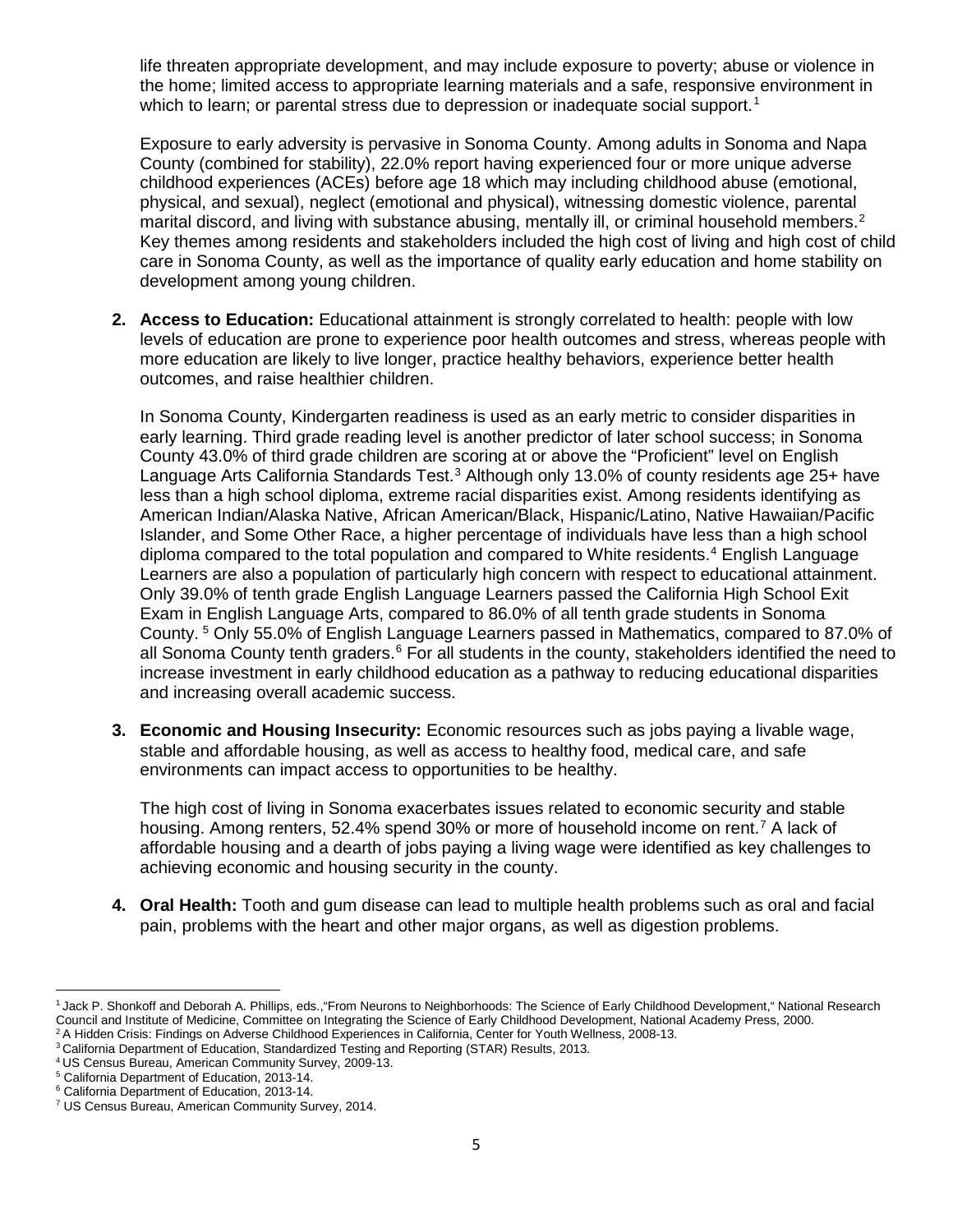In Sonoma County, oral health is in part affected by lack of access to dental insurance coverage or inadequate utilization of dental care. Among adults, 38.9% do not have dental insurance coverage and may find it difficult to afford dental care.<sup>[8](#page-6-0)</sup> Among adults 65 years and older, 51.8% do not have dental insurance coverage.<sup>[9](#page-6-1)</sup> Among adults, 9.2% have poor dental health.<sup>[10](#page-6-2)</sup> In 2014, 51% of kindergarteners and 3rd graders had tooth decay.<sup>[11](#page-6-3)</sup> Residents and stakeholders highlighted the lack of dental care providers who accept Denti-Cal, as well as the lack of early prevention of oral health problems, in part due to limited access to affordable preventative care.

**5. Access to Health Care:** Ability to utilize and pay for comprehensive, affordable, quality physical and mental health care is essential in order to maximize the prevention, early intervention, and treatment of health conditions.

With the implementation of the Affordable Care Act (ACA), many adults in Sonoma County are able to obtain insurance coverage and access regular healthcare. However, disparities persist. Specifically, lower income residents have difficulty accessing care, as many remain uninsured due to high premium costs, and those with public insurance face barriers to finding providers who accept MediCal. Foreign-born residents who are not U.S. citizens also face stark barriers in obtaining insurance coverage and accessing care. While only 10.0% of Sonoma County residents are uninsured, 18.7% of residents earning below 138% of the Federal Poverty Level and 34.2% of foreign-born residents who are not U.S. citizens do not have insurance coverage.<sup>[12](#page-6-4)</sup> Among those who do have insurance coverage, primary data identified other barriers to accessing care including that there are not enough primary healthcare providers in Sonoma County to meet the high demand. Others noted difficulties in navigating the care delivery system in an efficient way.

**6. Mental Health:** Mental health includes emotional, behavioral, and social well-being. Poor mental health, including the presence of chronic toxic stress or psychological conditions such as anxiety, depression or Post-Traumatic Stress Disorder, has profound consequences on health behavior choices and physical health.

Mental health was raised as a high concern for all residents, especially youth and residents experiencing homelessness. Most notably, Sonoma residents have a high risk of suicide. 12.3 per 100,000 county residents die by committing suicide, compared to 9.8 per 100,000 residents on average in California.<sup>[13](#page-6-5)</sup> Depression is also a concern, as 31.3% of youth<sup>[14](#page-6-6)</sup> and 14.1% of Medicare beneficiaries<sup>[15](#page-6-7)</sup> are depressed. Residents and stakeholders noted challenges in obtaining mental health care, including that preventative mental health care and screening is limited and that stigma may prevent individuals from seeking professional treatment.

**7. Obesity and Diabetes:** Weight that is higher than what is considered a healthy weight for a given height is described as overweight or obese.<sup>[16](#page-6-8)</sup> Overweight and obesity are strongly related to stroke, heart disease, some cancers, and Type 2 diabetes.

In Sonoma County, an estimated 25.4% of adults are obese,<sup>[17](#page-6-9)</sup> and 37.9% are overweight.<sup>[18](#page-6-10)</sup> Among youth, 17.5% are obese and 20.0% are overweight.<sup>[19](#page-6-11)</sup> Busy lifestyles and the high cost of living

<span id="page-6-0"></span><sup>&</sup>lt;sup>8</sup> Sonoma County Local Health Department File, California Health Interview Survey, 2013-14.  $9$  Ibid.  $\overline{\phantom{a}}$ 

<span id="page-6-2"></span><span id="page-6-1"></span><sup>&</sup>lt;sup>10</sup> Centers for Disease Control and Prevention, Behavioral Risk Factor Surveillance System. Additional data analysis by CARES, 2006-10.

<span id="page-6-3"></span><sup>&</sup>lt;sup>11</sup> Sonoma County Smile Survey, 2014.

<span id="page-6-4"></span><sup>12</sup> US Census Bureau, American Community Survey, 2014.

<span id="page-6-5"></span><sup>&</sup>lt;sup>13</sup> University of Missouri, Center for Applied Research and Environmental Systems. California Department of Public Health, Death Public Use Data, 2010-12.

<span id="page-6-6"></span><sup>14</sup> California Healthy Kids Survey , 2011-13.

<span id="page-6-7"></span><sup>&</sup>lt;sup>15</sup> Centers for Medicare and Medicaid Services, 2012.

<span id="page-6-8"></span><sup>16</sup> <http://www.cdc.gov/obesity/adult/defining.html>

<span id="page-6-9"></span><sup>17</sup> California Health Interview Survey, 2014.

<span id="page-6-10"></span><sup>18</sup> Centers for Disease Control and Prevention, Behavioral Risk Factor Surveillance System. Additional data analysis by CARES, 2011-12.

<span id="page-6-11"></span><sup>19</sup> California Department of Education, FITNESSGRAM® Physical Fitness Testing, 2013-14.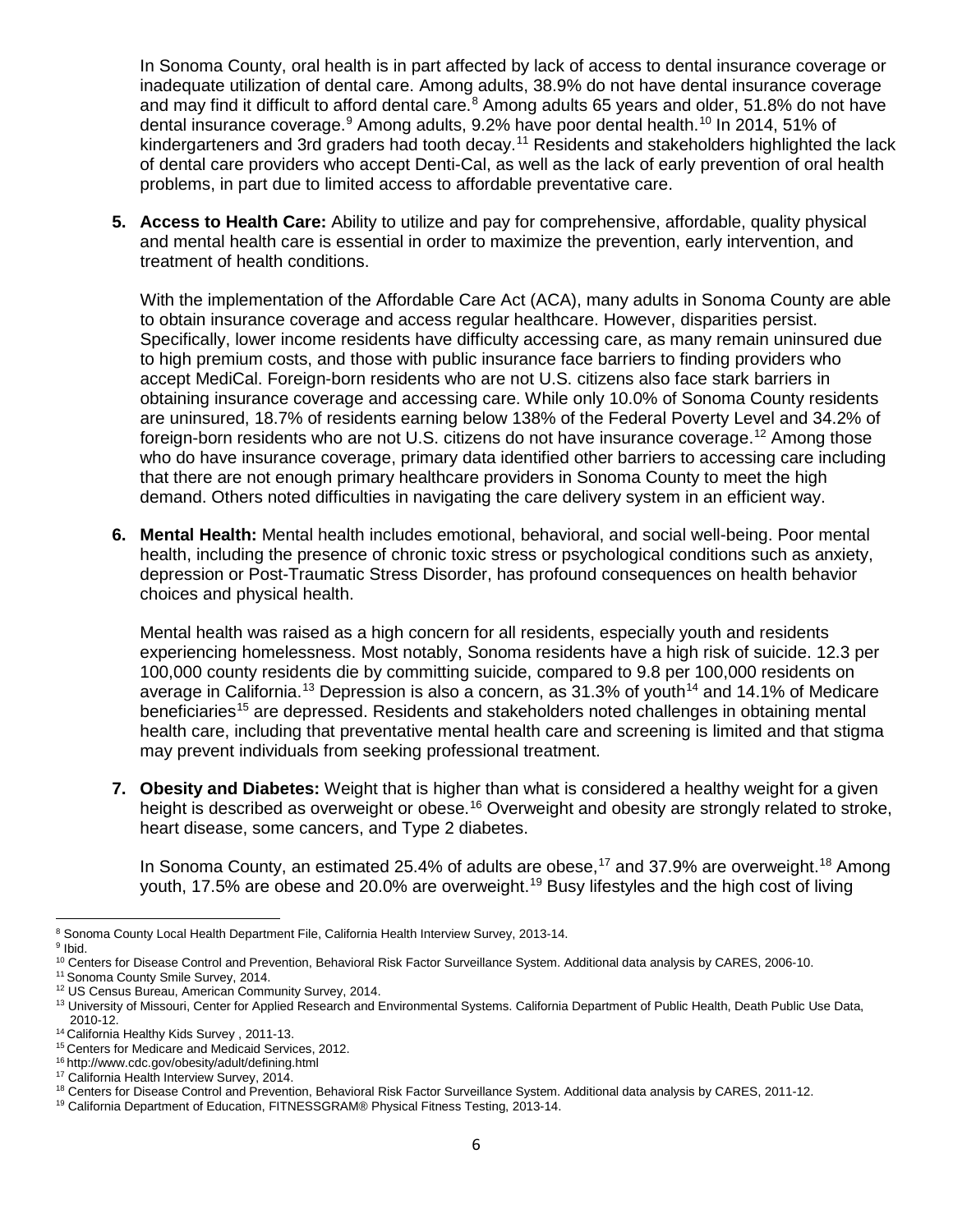compete with purchasing and cooking healthy food. Lack of physical activity was also noted as a driver of obesity and diabetes, in part due to a lack of affordable exercise options.

**8. Substance Use**: Use or abuse of tobacco, alcohol, prescription drugs, and illegal drugs can have profound health consequences, including increased risk of liver disease, cancer, and death from overdose.[20](#page-7-1)

In Sonoma County, substance abuse was identified as a concern, particularly with respect to alcohol consumption. Among adults, [21](#page-7-2).3% of residents report heavy alcohol consumption.<sup>21</sup> Youth were noted as a high risk population, and data indicates that in the prior 30 days 13.8% of 11<sup>th</sup> grade students reported using cigarettes, and 28.0% reported using marijuana.<sup>[22](#page-7-3)</sup> Additionally, 24.4% of 11<sup>th</sup> grade students reported ever having driven after drinking.<sup>[23](#page-7-4)</sup>

**9. Violence and Unintentional Injury:** Violence and injury is a broad topic that covers many issues including motor vehicle accidents, drowning, overdose, and assault or abuse, among others.

In Sonoma County, the data show that the core issues within this health need are related to domestic violence and violent crime. Among adults, 17.1% self-report having experienced sexual or physical violence by an intimate partner during adulthood.<sup>[24](#page-7-5)</sup> The county also has high rates of reported violent crime, including 28.4 incidents of rape per 100,000 population, compared to 21.0 per 100,000 residents on average in California, and 285.7 incidents of assault per 100,000 population, compared to 249.4 per 100,000 in California overall.<sup>[25](#page-7-6)</sup>

### <span id="page-7-0"></span>**C. Summary of Needs Assessment Methodology and Process**

The CHNA process used a mixed-methods approach to collect and compile data to provide a robust assessment of health in Sonoma County. A broad lens in qualitative and quantitative data allowed for the consideration of many potential health needs as well as in-depth analysis. Data sources included:

- Analysis of over 150 health indicators from publicly available data sources such as the California Health Interview Survey, American Community Survey, and the California Healthy Kids Survey. Secondary data were organized by a framework developed from Kaiser Permanente's list of potential health needs, and expanded to include a broad list of needs relevant to Sonoma County.
- Interviews with 21 key stakeholders from the local public health department, as well as leaders, representatives, and members of medically underserved, low-income, minority populations, and those with a chronic disease. Other individuals from various sectors with expertise in local health needs were also consulted.
- Five focus groups were conducted, reaching 64 residents representing different geographic regions in the county, racial/ethnic subpopulations, and age categories.

Data were used to score each health need. Potential health needs were included in the prioritization process if:

- a. At least two distinct indicators reviewed in secondary data demonstrated that the county estimate was greater than 1% "worse" than the benchmark comparison estimate (in most cases, California state average);
- b. Health issue was identified as a key theme in at least eight interviews; and

<span id="page-7-3"></span><sup>22</sup> California Healthy Kids Survey, 2011-13.

<span id="page-7-1"></span><sup>20</sup> [http://www.cdc.gov/drugoverdose/epidemic/index.html;](http://www.cdc.gov/drugoverdose/epidemic/index.html) [http://www.cdc.gov/alcohol/fact-sheets/womens-health.htm;](http://www.cdc.gov/alcohol/fact-sheets/womens-health.htm) http://www.cdc.gov/alcohol/factsheets/mens-health.htm l

<span id="page-7-2"></span><sup>&</sup>lt;sup>21</sup> Centers for Disease Control and Prevention, Behavioral Risk Factor Surveillance System. Accessed via the Health Indicators Warehouse, 2006-12.

<span id="page-7-4"></span><sup>&</sup>lt;sup>23</sup> California Healthy Kids Survey, 2011-13. Survey asks question about "respondent or a friend."

<span id="page-7-5"></span><sup>24</sup> California Health Interview Survey, 2009.

<span id="page-7-6"></span><sup>&</sup>lt;sup>25</sup> Federal Bureau of Investigation, FBI Uniform Crime Reports. Additional analysis by the National Archive of Criminal Justice Data. Accessed via the Inter-university Consortium for Political and Social Research, 2010-12.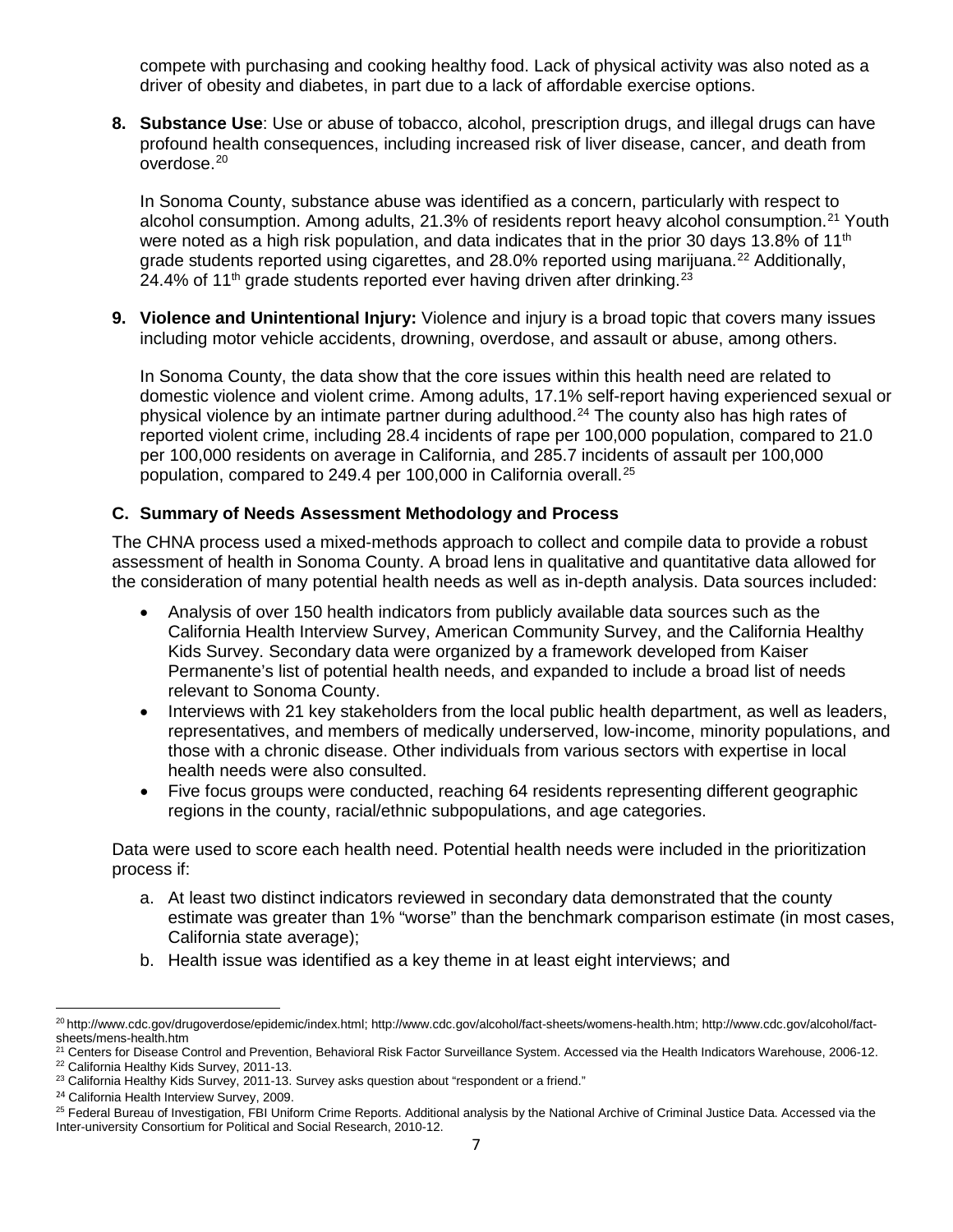c. Health issue was identified as a key theme in at least two focus groups.

The CHNA Core Planning Team with additional hospital representatives was convened on November 20, 2015, to review the health needs identified, discuss the key findings from CHNA, and prioritize top health issues that need to be addressed in the County. The group utilized the Criteria Weighting Method, which enabled consideration of each health area using four criteria: severity; disparities; impact; and prevention.

The CHNA is an important first step towards taking action to effect positive changes in the health and well-being of county residents. Each hospital will develop an implementation strategy for the priority health needs the hospital will address. These strategies will build on their assets and resources, as well as evidence-based strategies, wherever possible. In alignment with the hospital implementation plans, Health Action will use this report for strategic planning and developing cross-sector approaches to address key health needs.

The CHNA, Health Action strategic plans, and the hospital-specific implementation strategies will provide the impetus for concerted action in a strategic, innovative, and equitable way.

## <span id="page-8-0"></span>**II. INTRODUCTION/BACKGROUND**

The SC CHNA Collaborative is dedicated to improving the health of our communities with a dual focus on improving care in our health systems and in collaboration with partners to address key determinants of health in our community. Within and amongst health system partners, the SC CHNA Collaborative aims to improve health through high quality care and continuous quality improvement and innovation in the care we deliver, clinical research, workforce development, and health promotion. The SC CHNA Collaborative also supports community health interventions, with particular focus on health equity and addressing social determinants of health, including educational attainment, economic wellness, and the built environment.

Our work in the community takes an equity-based, prevention-focused, evidence-based approach to address multiple determinants of health. We recognize that a healthy community encompasses access to high quality healthcare, access to healthy and nutritious food in neighborhood stores, clean air, access to quality educational opportunities and economically stable and mobile jobs, and safe parks, homes and neighborhoods, among many other factors.

The CHNA process provides a deep exploration of health in Sonoma County, updating and building upon work done in prior years – including the 2014 *Portrait of Sonoma County*, a report based on the Human Development Index that examines disparities in health, education and income by place and population in Sonoma County, and the 2013 Community Health Needs Assessment – to identify current priority health needs.

The current CHNA process considers a broad view of health, closely aligning with the previous work of the *Portrait of Sonoma County*. The *Portrait of Sonoma County* provided findings regarding key vulnerable communities within the county, which strongly informed the primary data collection sampling plans for the current CHNA process in order to better understand the needs of these communities. Many of the needs identified in the 2016 CHNA also align with the 2013 Community Health Needs Assessment priority areas. 2013 health needs that remain salient themes in the 2016 CHNA results include: healthy eating and physical fitness; gaps in access to primary care; access to substance use disorder services; access to mental health services; disparities in education attainment; adverse childhood experiences (ACEs); access to health care coverage; tobacco use; and disparities in oral health.

While the leading causes of death in California remain chronic conditions, evidence indicates that addressing and improving social and environmental conditions will have a positive impact on trends in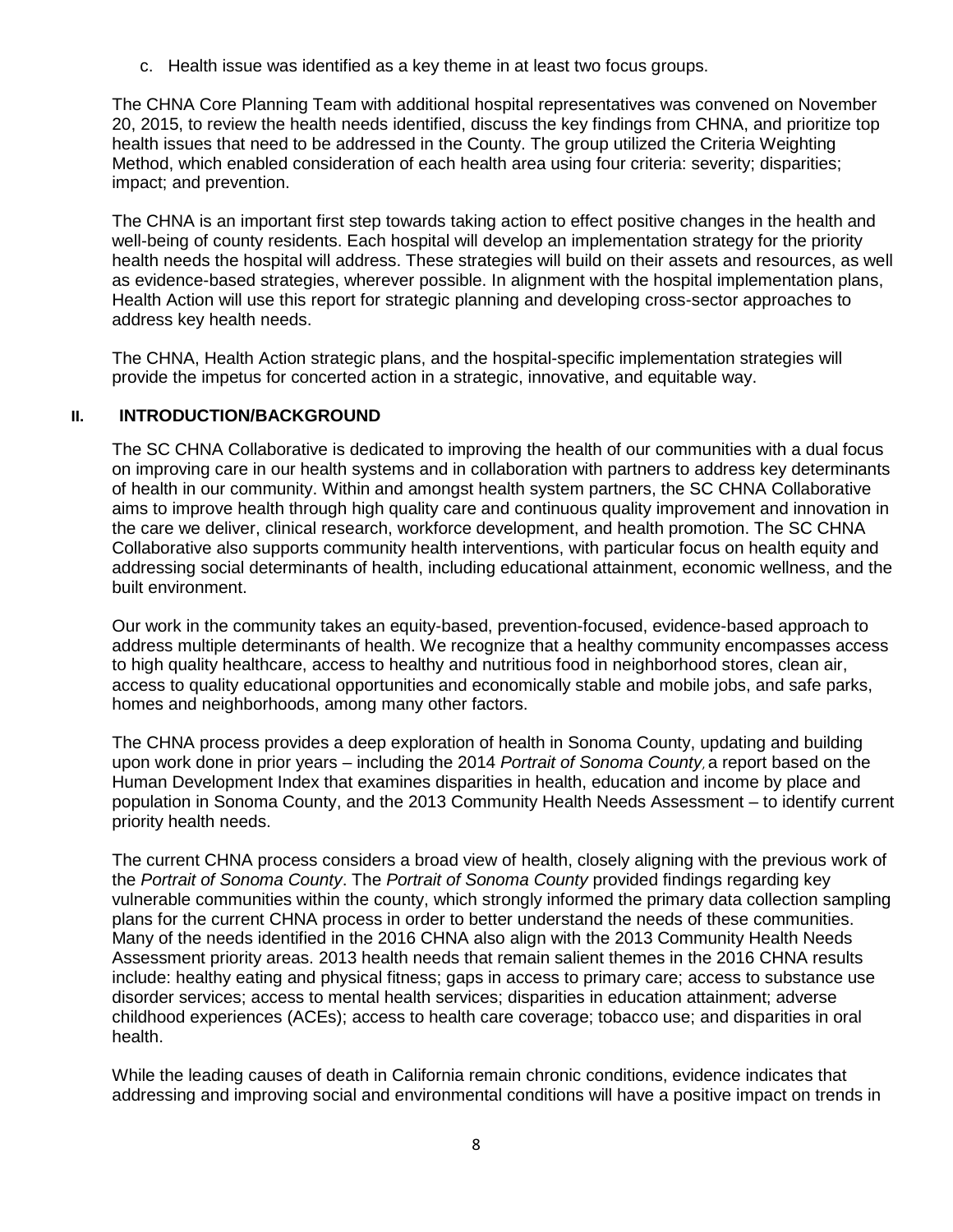morbidity and mortality, and diminish disparities in health.<sup>[26](#page-9-0)</sup> Many chronic diseases and conditions are caused in part by preventable factors such as poor diet and physical inactivity, and there is growing awareness of the important link between how communities are structured and the opportunities for people to lead safe, active, and healthy lifestyles. Guided by the understanding that health encompasses more than disease or illness, the 2016 CHNA process continues to utilize a comprehensive framework for understanding health that looks at ways a variety of social, environmental, and economic factors—also referred to as "social determinants"—impact health. Thus, the CHNA process identifies top health needs (including social determinants of health) in the community, and analyzes a broad range of social, economic, environmental, behavioral, and clinical care factors that may act as contributing drivers—or contributing risk factors—of each health need.

In addition to considering a broad definition of county-wide health, this assessment explored the particular impact of identified health issues among vulnerable populations which may bear disproportionate risk across multiple health needs. These populations may be residents of particular geographic areas, or may represent particular races, ethnicities, or age groups. In striving towards health equity, the SC CHNA Collaborative placed strong emphasis on the needs of high-risk populations in the process of identifying health needs and as a criterion for prioritization.

The health needs prioritized in the 2016 Community Health Needs Assessment are:

- Early childhood development
- Access to education
- Economic and housing insecurity
- Oral health
- Access to health care
- Mental health
- Obesity and diabetes
- Substance use
- Violence and unintentional injury

With the passage of the Patient Protection and ACA, completion of a CHNA has been codified into the Internal Revenue Code and required to assure not-for-profit hospitals maintain their 501(c)(3) status. The Code requires the CHNA and subsequent documents to include:

- Data research & prioritization of identified health needs
- Report on findings
- Implementation plan

The Sonoma County Department of Health Services (DHS), along with KFH—Santa Rosa, St. Joseph Health—Sonoma County, and Sutter Health, Sonoma County, form the SC CHNA Collaborative, which worked together with partners at Healdsburg District Hospital, Palm Drive Hospital, and Sonoma Valley Hospital on the 2016 CHNA process. Many of the SC CHNA Collaborative partners are also key leaders of Health Action, Sonoma County's collective impact effort aimed at improving the health of all residents, for which the Department of Health Services provides backbone support.

In order to identify health needs, the SC CHNA Collaborative utilized a mixed-methods approach, examining existing or secondary data sources, as well as speaking to community leaders and residents, to understand key health issues in Sonoma County. The SC CHNA Collaborative and the consulting team reviewed secondary data available through the Kaiser Permanente CHNA data platform and compiled additional data from national, statewide, and local sources to provide a more complete picture of health in Sonoma County. These data were compared to benchmark data and analyzed to identify potential areas of need. In addition, the consulting team collected and analyzed

<span id="page-9-0"></span><sup>&</sup>lt;sup>26</sup> Centers for Disease Control and Prevention (CDC). CDC Health Disparities and Inequalities Report — United States, 2013. MMWR. Morbidity and Mortality Weekly Report Vol. 62, No. 3. Retrieved from http://www.cdc.gov/mmwr/pdf/other/su6203.pdf. l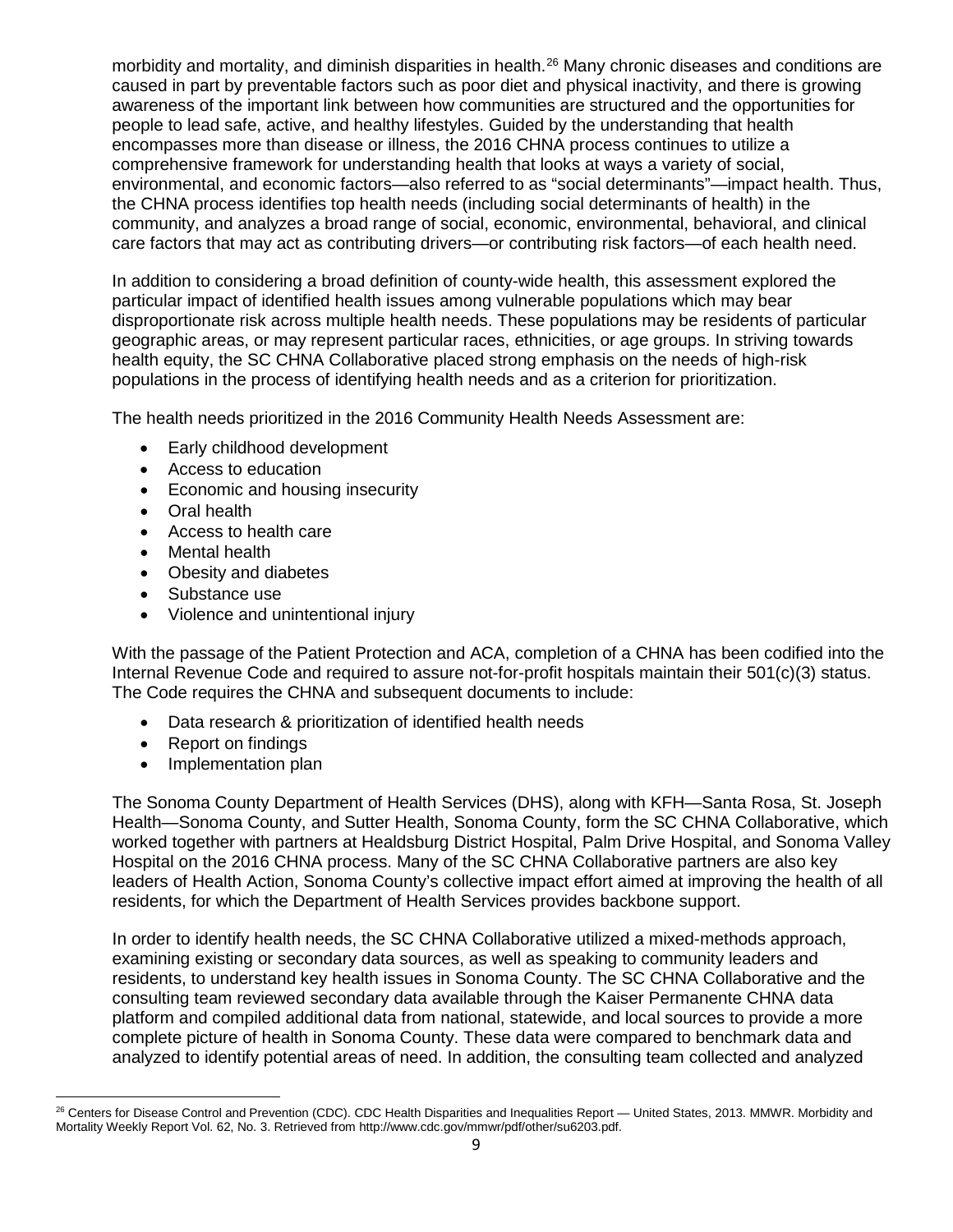primary data about issues that most impact the health of the community, as well as existing resources and new ideas to address those needs, from community members and local experts across sectors (e.g., public health, education, and government). The scored quantitative data and coded qualitative data were triangulated to identify the top health needs in the county. Once these health needs were identified, a cross-sector group of stakeholders reviewed summarized data in health need profiles (see Appendix A) and prioritized the health needs based on criteria identified by the SC CHNA Collaborative. The resulting prioritized community health needs are presented in this report.

# <span id="page-10-0"></span>**III. BACKGROUND ON CHNA STEERING COMMITTEE MEMBERS**

The following partner hospitals and organizations have worked closely together throughout the CHNA to ensure the report complied with the requirements of the Affordable Care Act and included data to inform the development of effective implementation strategies.

# <span id="page-10-1"></span>**A. About the Department of Health Services**

The mission of the Sonoma County Department of Health Services is to promote and protect the health and well-being of every member of the community. The Department coordinates and delivers health services and supports the programs and services that promote and protect the health of all residents by providing direct services, building and managing strategic partnerships, and developing and advocating for sound policies that help meet community health needs. The Department works across a Public Health Division, Behavioral Health Division, Health Policy, Planning and Evaluation Division and Administration Unit to deliver high-quality services and support in partnership with community organizations, county and city agencies, residents and others to ensure the health of all Sonoma County residents.

# <span id="page-10-2"></span>**B. About Kaiser Permanente**

Founded in 1942 to serve employees of Kaiser Industries and opened to the public in 1945, Kaiser Permanente is recognized as one of America's leading health care providers and nonprofit health plans. They were created to meet the challenge of providing American workers with medical care during the Great Depression and World War II, when most people could not afford to go to a doctor. Since their beginnings, they have been committed to helping shape the future of health care. Among the innovations Kaiser Permanente has brought to U.S. health care are:

- Prepaid health plans, which spread the cost to make it more affordable
- A focus on preventing illness and disease as much as on caring for the sick
- An organized coordinated system that puts as many services as possible under one roof—all connected by an electronic medical record

Kaiser Permanente is an integrated health care delivery system comprised of Kaiser Foundation Hospitals (KFH), Kaiser Foundation Health Plan (KFHP), and physicians in the Permanente Medical Groups. Today they serve more than 10 million members in nine states and the District of Columbia. Their mission is to provide high-quality, affordable health care services and to improve the health of their members and the communities we serve.

Care for members and patients is focused on their total health and guided by their personal physicians, specialists, and team of caregivers. Their expert and caring medical teams are empowered and supported by industry-leading technology advances and tools for health promotion, disease prevention, state-of-the-art care delivery, and world-class chronic disease management. Kaiser Permanente is dedicated to care innovations, clinical research, health education, and the support of community health.

# <span id="page-10-3"></span>**C. About Kaiser Permanente Community Benefit**

For more than 70 years, Kaiser Permanente has been dedicated to providing high-quality, affordable health care services and to improving the health of their members and the communities they serve. They believe that good health is a fundamental right shared by all and they recognize that good health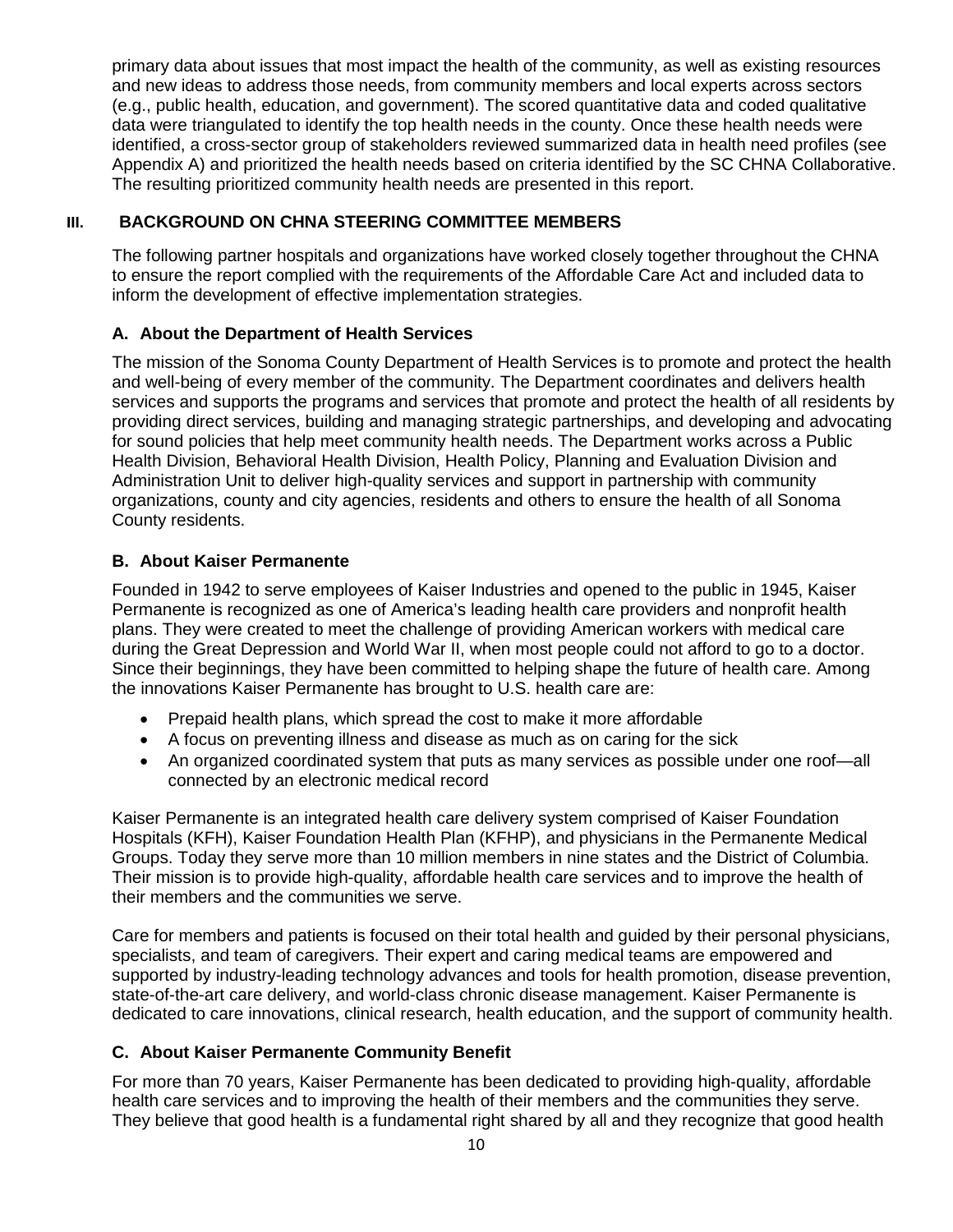extends beyond the doctor's office and the hospital. It begins with healthy environments: fresh fruits and vegetables in neighborhood stores, successful schools, clean air, accessible parks, and safe playgrounds. These are the vital signs of healthy communities. Good health for the entire community, which they call Total Community Health, requires equity as well as social and economic well-being.

Like their approach to medicine, Kaiser Permanente's work in the community takes a preventionfocused, evidence-based approach. They go beyond traditional corporate philanthropy or grantmaking to pair financial resources with medical research, physician expertise, and clinical practices. Historically, they have focused their investments in three areas—Health Access, Healthy Communities, and Health Knowledge—to address critical health issues in our communities.

For many years, they have worked side-by-side with other organizations to address serious public health issues such as obesity, access to care, and violence. They have conducted Community Health Needs Assessments to better understand each community's unique needs and resources. The CHNA process informs their community investments and helps them develop strategies aimed at making longterm, sustainable change—and it allows them to deepen the strong relationships they have with other organizations that are working to improve community health.

## <span id="page-11-0"></span>**D. About Sutter Health, Sonoma County**

The legacy of Sutter Santa Rosa Regional Hospital started in 1867, as a small community hospital on the corner of Humbolt and Cherry streets in Santa Rosa. Heeding cries to move the facility outside of city limits, the County of Sonoma purchased land just north of town and built a hospital on Chanate Road in 1936. A new wing was added to modernize the facility in 1956 and further expansion included a four-story wing, increasing the hospital's capacity. In 1996, Sutter Health agreed to improve the aging County medical center, expand services and ultimately build a modern replacement hospital that met new earthquake safety standards.

Sutter Santa Rosa Regional Hospital fulfills that promise and provides state-of-the-art health care for the region. The new facility—which opened in fall of 2014—is located at 30 Mark West Springs Road and is accredited by the Joint Commission and consistently ranks among the top hospitals in the region according to independent quality rating organizations.

Sutter Santa Rosa Regional Hospital is part of Sutter Health, a not-for-profit network of hospitals, doctors and nurses who share expertise and resources to advance health care quality. Other Sutter affiliates in Sonoma County include Sutter Pacific Medical Foundation, Sutter Care At Home, and Sutter Health Plus (Sutter Health's new insurance plan), all working together to ensure a high quality, patientcentered continuum of care.

Sutter Santa Rosa Regional Hospital is licensed by the State of California Department of Health Services to operate 84 acute care beds and is accredited by the Joint Commission on the Accreditation of Healthcare Organizations (JCAHO) and the California Medical Association.

Sutter Health is committed to giving back to the community in response to identified health priorities. In 2015, the quantifiable value of the community benefit programs provided or supported by Sutter Santa Rosa Regional Hospital (SSRRH) was \$21,489,285 which includes nearly \$1.7 million in charity care write-offs to uninsured people who receive care in the Emergency Department or hospital and nearly \$8 million in unreimbursed costs of care for patients on public programs.

The most significant community benefit program is their Family Medicine Residency Training Program. This three year program graduates twelve primary care physicians each year, about half of whom stay and practice in their community. Also, about 75% of the local Federally Qualified Health Centers are staffed by graduates of the program.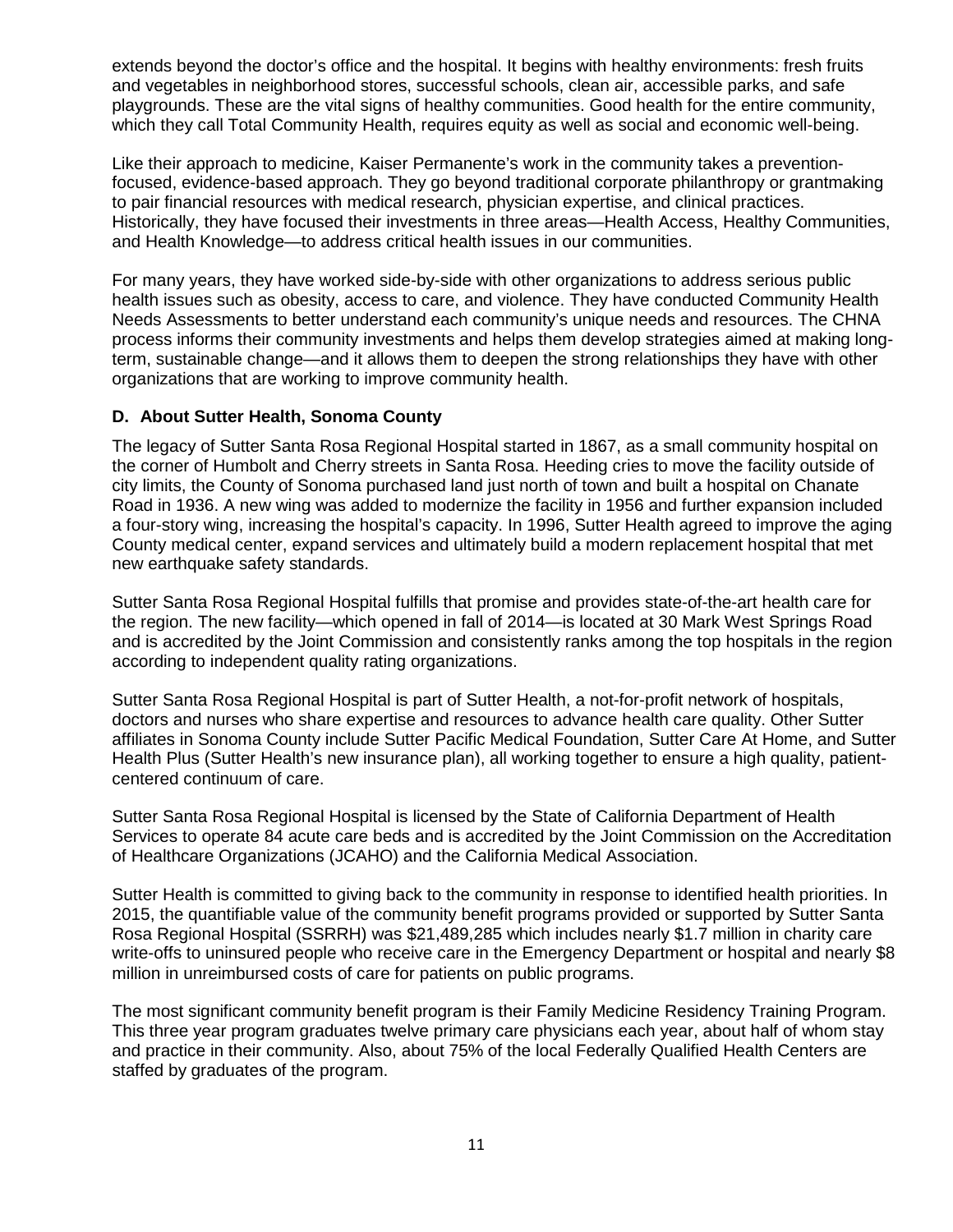# <span id="page-12-0"></span>**E. About St. Joseph Health—Sonoma County**

St. Joseph Health—Sonoma County (SJH—SC), founded by the Sisters of St. Joseph of Orange, has been serving the healthcare needs of families in the community for more than 60 years. Part of a statewide network of hospitals and clinics known as SJH—SC operates two hospitals, urgent care and community clinics, hospice, home health services, and other facilities for treating the healthcare needs of the community in Sonoma County and the region. Its core facilities are Petaluma Valley Hospital, an 80—bed acute care hospital, and Santa Rosa Memorial Hospital (SRM), a full service 289—bed acute care hospital that includes a Level II trauma center for the coastal region that extends from San Francisco to the Oregon border.

As a values-based organization, St. Joseph Health has a long—standing commitment to the communities it serves. SJH works under the premise of "Value Standards." SJH Value Standard Seven (Community Benefit) states: "We commit resources to improving the quality of life in the communities we serve, with special emphasis on the needs of the poor and underserved." Ten percent of the net income is dedicated to community benefit. In Sonoma County, SRM's Community Benefit Department integrates actions through Strategic Elements that address the political, social, behavioral and physiological determinants of health: Healthy Communities, Community Health and Advocacy. The primary strategies employed to address community needs are community capacity building, improving health outcomes for vulnerable populations, and reducing social isolation of special populations.

Community Benefit programs and clinics include: Neighborhood Care Staff community organizing program, Agents of Change Training in Our Neighborhoods leadership training, Circle of Sisters afterschool program, St. Joseph Mobile Health Clinic, House Calls/Home Sweet Home, Promotores de Salud health promotion program, St. Joseph Dental Clinic, Cultivando la Salud Mobile Dental Clinic, and Mighty Mouth dental disease prevention program. Given the changing context for its work, SJH, Petaluma Valley Hospital anticipates the need for a flexible approach in its response to community needs. For example, certain community health needs may become more pronounced and require changes to the initiatives identified by SRM in the Community Benefit Plan/Implementation Strategy.

# <span id="page-12-1"></span>**F. About Healdsburg Health District**

Healdsburg District Hospital (HDH) was founded in 1905 and is now operated by the North Sonoma County Healthcare District. The district was formed in 2001 and began operating the hospital in 2002. Governance is by a five-member, publicly elected board, each serving four-year terms. The North Sonoma County Healthcare District and Healdsburg District Hospital continue to enjoy immense community support, with voters in the district twice approving parcel tax measures to fund hospital operations. The North Sonoma County Healthcare District is mainly comprised of Windsor, Healdsburg, Geyserville, Cloverdale and the surrounding areas, totaling approximately 60,000 residents. The hospital currently serves over 10,000 patients a year.

# <span id="page-12-2"></span>**G. About Palm Drive Health Care District**

The Palm Drive Health Care District was formed in April 2000 and is a government entity of the State of California. It serves 50,000 people who live in western Sonoma County, including the communities of: Sebastopol, Graton, Forestville, Bodega Bay, Carmet, Salmon Creek, Jenner, Duncan's Mills, Guerneville, Occidental, Freestone, Rio Nido, Monte Rio, Guernewood Park, Summerhome, and Mirabel Park.

The District's primary mission is to deliver access to quality, compassionate health services responsive to the needs of the District. The district fulfills this mission through ownership of Sonoma West Medical Center (formerly Palm Drive Hospital), and through partnerships with community-based providers of health and wellness information, classes, services, and other programs. The vision of the district is to improve the health of our diverse west county populations through engagement with these populations. The values that the district holds in pursuing its mission and vision are integrity, leadership, caring and perseverance.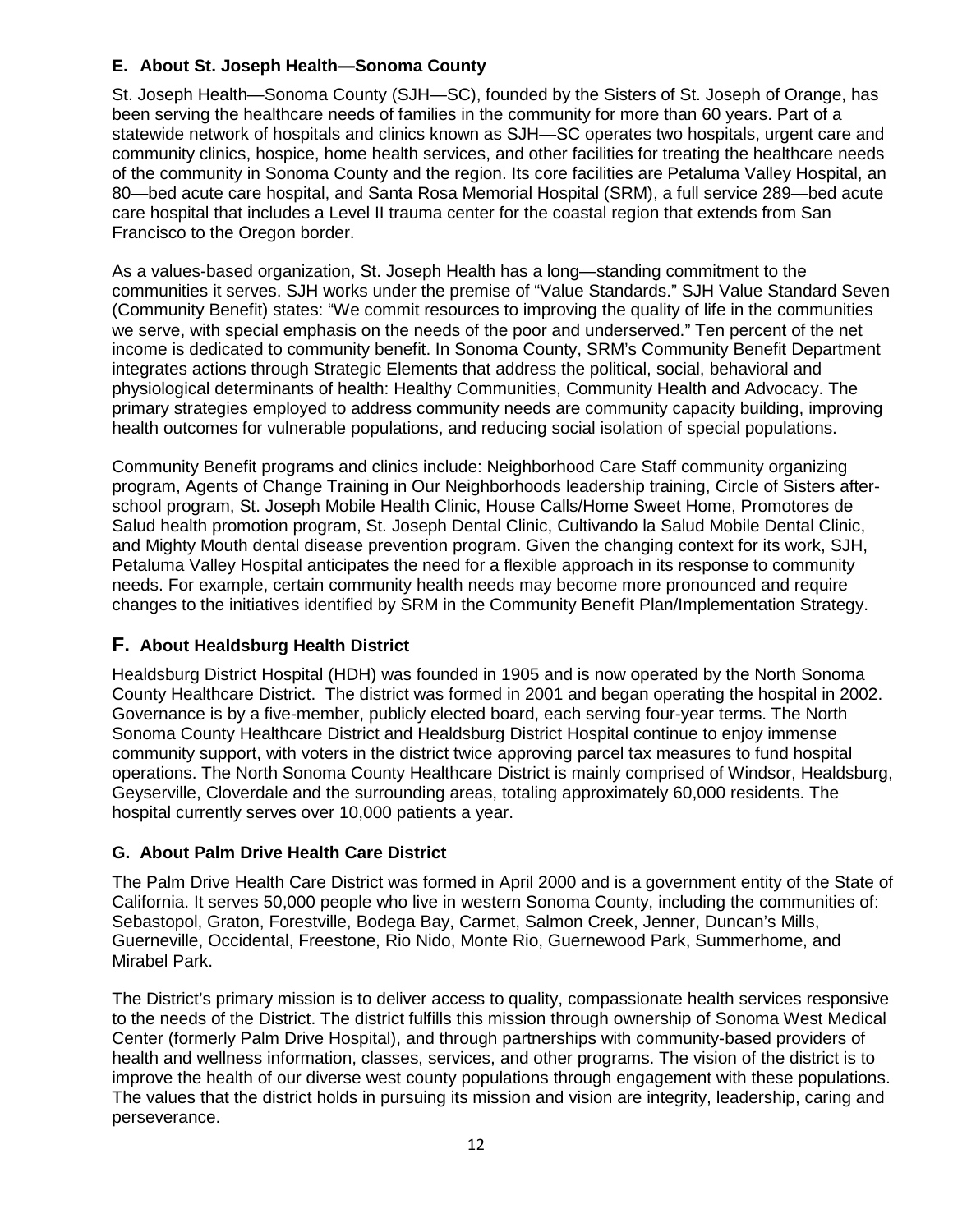## <span id="page-13-0"></span>**H. About Sonoma Valley Hospital**

Sonoma Valley Hospital is a 75-bed, full-service acute care district hospital with an outstanding staff of health care professionals located in the City of Sonoma and serving the entire Sonoma Valley. In 2016, the Sonoma Valley Health Care District is celebrating its 70th anniversary. Recently, the Hospital completed an extensive renovation that included the addition of a new wing housing a state-of-the-art Emergency Department and Surgery Center.

Sonoma Valley Hospital has a strong commitment to the communities they serve. In recent years, they have developed extensive outreach programs, many in partnership with other Sonoma Valley organizations, which reinforce their mission to maintain, improve and restore the health of everyone in their District. They also offer a wellness program that promotes improved health and wellbeing both in the Hospital and the community.

Sonoma Valley Hospital services encompass the whole spectrum of health care needs, and their medical treatment extends to all but the most specialized issues. They are different from many hospitals in that they have a Skilled Nursing Facility and a Skilled Home Health Care service. They also provide Outpatient Rehabilitation and Outpatient Diagnostic services.

## <span id="page-13-1"></span>**I. About Health Action**

Health Action is a partnership of local leaders, organizations and individuals committed to creating a healthier community through collective action. The Sonoma County Department of Health Services (DHS) convened Health Action in 2007 as a catalyst to improve the health of the community. Recognizing that large-scale social change would require significant cross-sector coordination and collaboration, Health Action set out with the following goals:

- Engage a broad spectrum of stakeholders to lead a community dialogue about community health issues
- Enrich the collective understanding of local health issues and solutions
- Create a shared vision for community health improvement based on the multiple determinants of health
- Offer leadership to develop and implement initiatives and policies to create a healthy community

Health Action's vision is that, by the year 2020, Sonoma County is a healthy place to live, work and play: a place where people thrive and achieve their life potential. Health Action mobilizes community partnerships and resources to focus on opportunities for action that are most likely to improve health status and health equity.

The goal of the current Health Action [Plan \(2013-2016\)](http://www.sonomahealthaction.org/sites/default/files/images/u6/HealthActionPlan%208_31_12_low%20res.pdf) is to foster collaboration and bold action across three broad priorities of educational attainment, economic wellness and health system improvement. A Council of key community leaders, three cross-sector subcommittees focused on the priority areas, and a network of place-based Health Action Chapters are charged with understanding key needs, planning to establish outcomes and strategies to improve health, and directing investments, program strategy and policy toward meeting those outcomes. The three sub-committees are:

- Educational Attainment: New planning and mobilization to increase educational attainment in Sonoma County
- Strengthening Primary Care and Coordination of Care across the continuum of local providers: A continuation and expansion of the work of the Primary Care Workgroup, an ad hoc workgroup of Health Action
- Economic Security: Strategic support of current efforts to assure that community members have sufficient income and the ability to have control of their life situation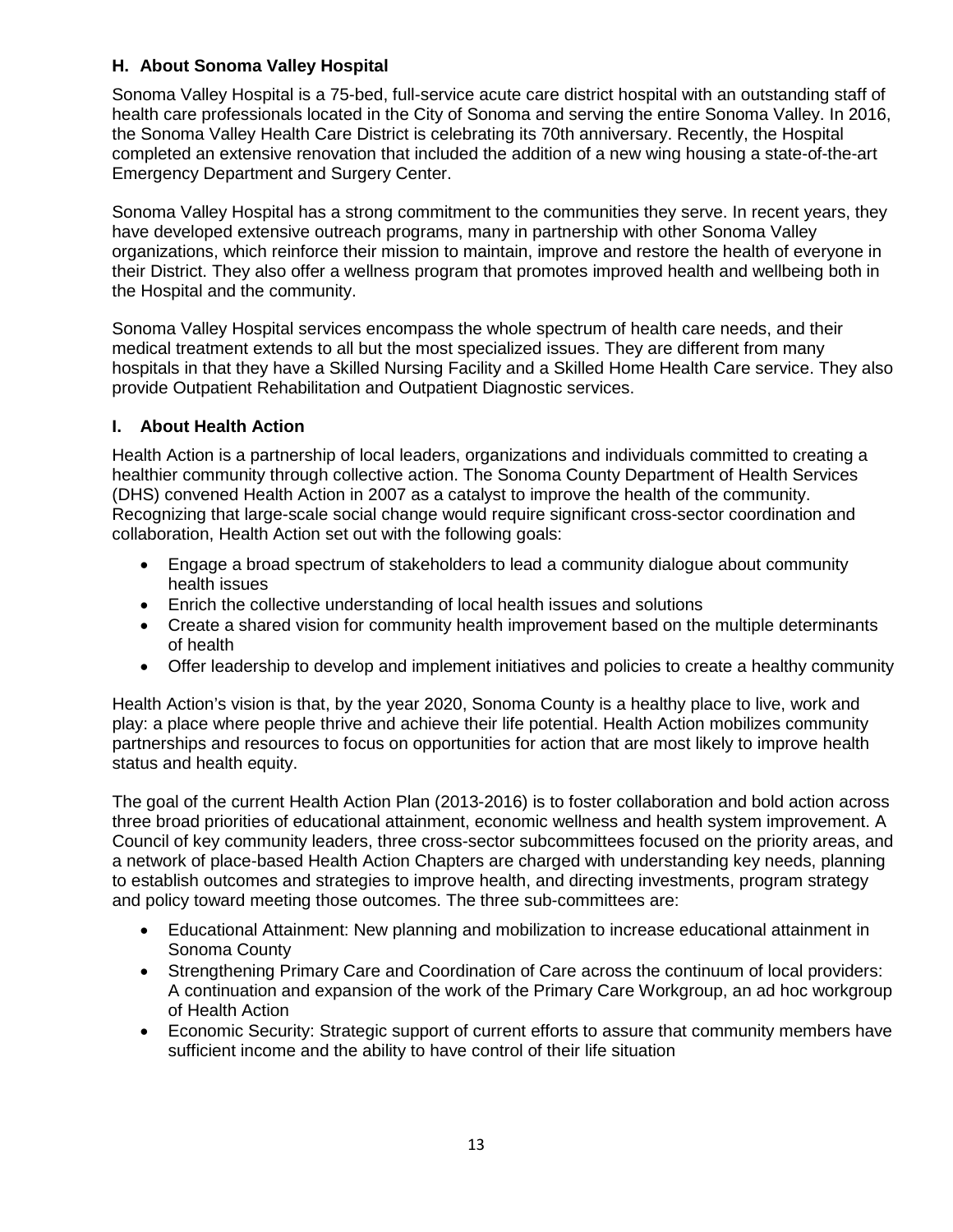# <span id="page-14-0"></span>**J. Purpose of the Community Health Needs Assessment Report**

The Patient Protection and Affordable Care Act (ACA), enacted on March 23, 2010, included new requirements for nonprofit hospitals in order to maintain their tax exempt status. The provision was the subject of final regulations providing guidance on the requirements of section 501(r) of the Internal Revenue Code. Included in the new regulations is a requirement that all nonprofit hospitals must conduct a community health needs assessment and develop an implementation strategy (IS) every three years [\(http://www.gpo.gov/fdsys/pkg/FR-2014-12-31/pdf/2014-30525.pdf\)](http://www.gpo.gov/fdsys/pkg/FR-2014-12-31/pdf/2014-30525.pdf). The required written IS plan is set forth in a separate written document. Both the CHNA Report and the IS for each hospital is publically available on hospital websites.

# <span id="page-14-1"></span>**K. Sonoma County's Approach to Community Health Needs Assessment**

The new federal CHNA requirements have provided an opportunity to revisit our needs assessment and strategic planning processes with an eye toward enhanced compliance and transparency, and leveraging emerging technologies. Our intention is to develop and implement a rigorous, collaborative approach to understanding the needs and assets in our communities.

The SC CHNA Collaborative's approach to the needs assessment includes the use of Kaiser Permanente's free, web-based CHNA data platform that is available to the public. The data platform provides access to a core set of approximately 150 publicly available indicators to understand health through a framework that includes social and economic factors; health behaviors; physical environment; clinical care; and health outcomes.

In addition to reviewing the secondary data available through the Kaiser Permanente CHNA data platform, and other sources of secondary data, the SC CHNA Collaborative collected primary data through key informant interviews and focus groups. Primary data collection consisted of reaching out to local health experts, community leaders, and residents to identify issues that most impacted the health of the community. The CHNA process also included an identification of existing community assets and resources to address the health needs.

The SC CHNA Collaborative developed a set of criteria to determine what constituted a health need in their community. Once all of the community health needs were identified, they were all prioritized based on identified criteria. This process resulted in a complete list of prioritized community health needs. The process and the outcome of the CHNA are described in this report.

In conjunction with this report, each hospital will develop an implementation strategy for the priority health needs the hospital will address. These strategies will build on the hospital's assets and resources, as well as on evidence-based strategies, wherever possible. The Implementation Strategy will be filed with the Internal Revenue Service using Form 990 Schedule H. Both the CHNA and the Implementation Strategy, once finalized, will be posted publicly on all hospital websites. In alignment with the hospital implementation plans, Health Action will use this report for strategic planning and developing cross-sector approaches to address key health needs.

# <span id="page-14-2"></span>**IV. COMMUNITY SERVED**

In order to determine the health needs of the SC CHNA Collaborative's member hospital service areas, it is first important to understand the communities of interest. The following section describes the service area community by geography, demographics, and socioeconomic indicators, as well as indicators of overall health, and climate and the physical environment.

# <span id="page-14-3"></span>**A. Definition of Community Served**

Each primary hospital in the SC CHNA Collaborative defines the community served by a hospital as those individuals residing within its hospital service area. A hospital service area includes all residents in a defined geographic area surrounding the hospital and does not exclude low-income or underserved populations.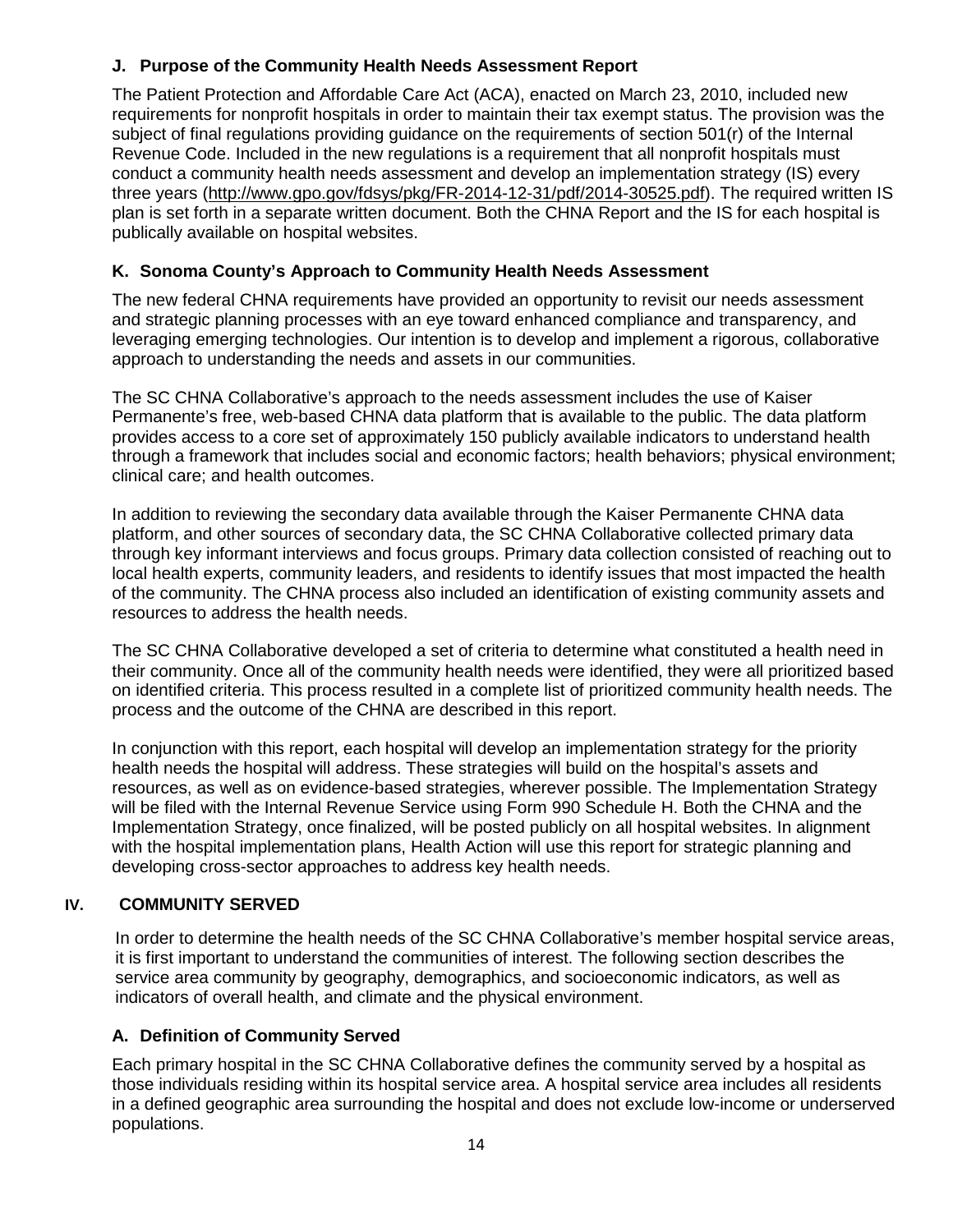# <span id="page-15-0"></span>**B. Map and Description of Community Served**

# **i. Map**

The map below depicts KFH-Santa Rosa's service area.



# **ii. Geographic Description of the Communities Served**

**Sutter Health, Sonoma County** service area is Sonoma County.

**St. Joseph Health—Sonoma County** primary service area includes the cities of Santa Rosa, Sebastopol, Windsor, Forestville, Rohnert Park, and Cotati/Penngrove. The secondary service area includes all of Sonoma County, Ukiah to the north of Mendocino County, and northern Marin County to the south. The hospital is home to the region's Level II Trauma Center serving the entire Coastal Valleys area, including Sonoma, Napa, Mendocino and Lake Counties, as well as coastal Marin County.

**The KFH—Santa Rosa** service area includes most of Sonoma County, except for a small southern portion of Sonoma County in KFH—San Rafael's service area that includes the city of Petaluma, and a small section of Napa County. Cities in this area include Cloverdale, Cotati, Healdsburg, Rohnert Park, Santa Rosa, Sebastopol, Sonoma, and Windsor.

Using the Kaiser Permanente Data Platform, a comparison was done between Sonoma County and these service areas. No notable differences in health status exist, so for the purpose of this assessment all hospitals in the SC CHNA Collaborative consider the service area to be Sonoma County.

### **iii. Demographic Profile**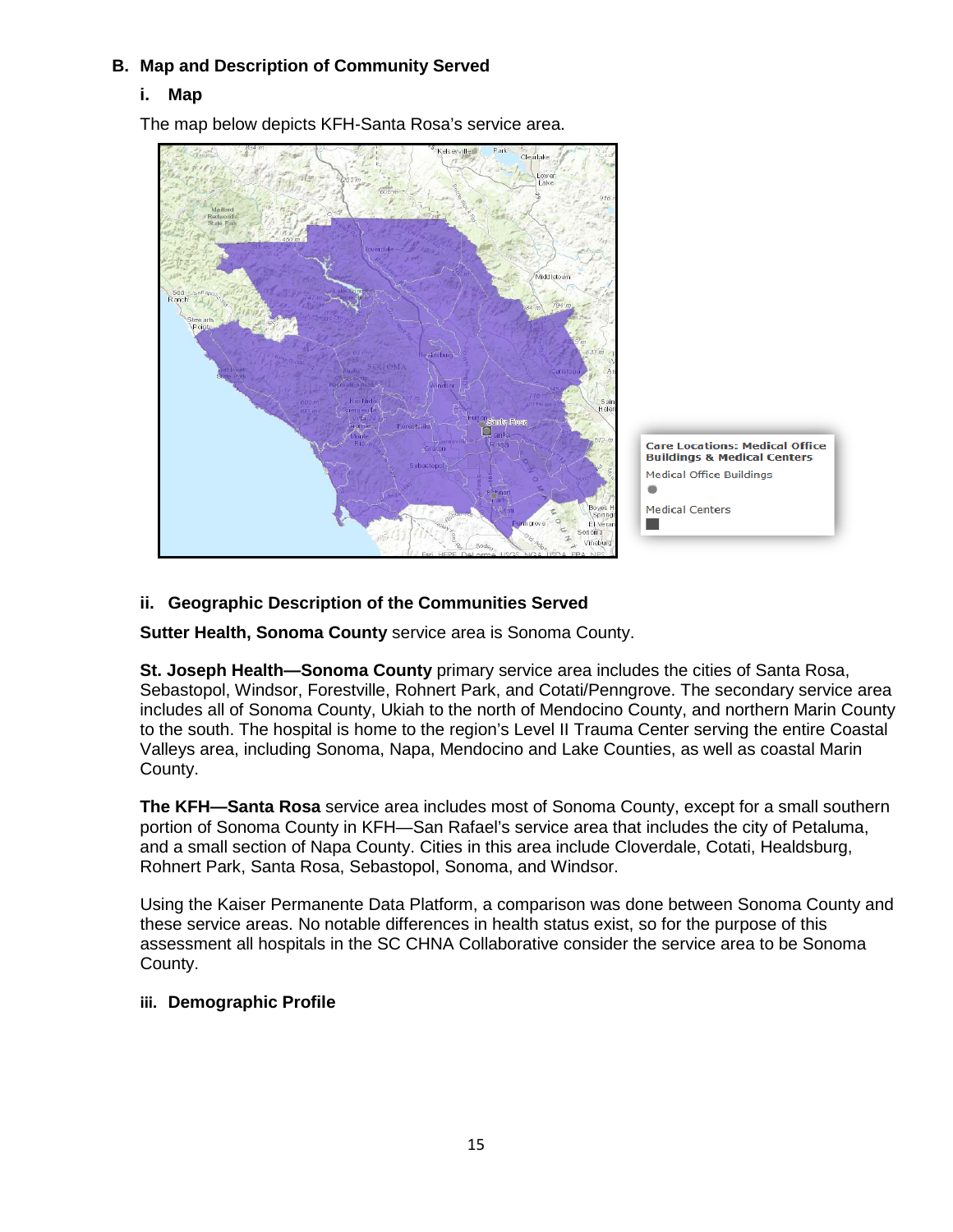<span id="page-16-3"></span><span id="page-16-2"></span><span id="page-16-1"></span><span id="page-16-0"></span>The following data provide an overall picture of the Sonoma County population. Demographic and socioeconomic data present a general profile of residents, while overall health indicators present an assessment of the health of the county. Key drivers of health (e.g., healthcare insurance, education, and poverty) illuminate important upstream conditions that affect the health of Sonoma County today and into the future. Finally, climate and physical environment indicators complement these socioeconomic indicators to provide a comprehensive understanding of the determinants of health in Sonoma County. All indicators include California comparison data as a benchmark to determine disparities between Sonoma County and the state. Healthy People 2020 benchmarks are also included when available.

| Sonoma County and California Demographic and Socioeconomic Data <sup>27</sup> |                      |            |  |  |
|-------------------------------------------------------------------------------|----------------------|------------|--|--|
| <b>Indicator</b>                                                              | <b>Sonoma County</b> | California |  |  |
| Demographic and Socioeconomic Information                                     |                      |            |  |  |
| <b>Total Population</b>                                                       | 487,469              | 37,659,181 |  |  |
| Median Age                                                                    | 40.2 years           | 35.4 years |  |  |
| Under 18 Years Old                                                            | 25.3%                | 24.5%      |  |  |
| 65 Years and Older                                                            | 14.7%                | 11.5%      |  |  |
| White                                                                         | 80.0%                | 62.3%      |  |  |
| Hispanic/Latino                                                               | 25.2%                | 37.9%      |  |  |
| Some Other Race                                                               | 9.2%                 | 12.9%      |  |  |
| Asian                                                                         | 4.0%                 | 13.3%      |  |  |
| <b>Multiple Races</b>                                                         | 3.6%                 | 4.32%      |  |  |
| <b>Black</b>                                                                  | 1.6%                 | 6.0%       |  |  |
| Native American/ Alaskan Native                                               | 1.3%                 | 0.8%       |  |  |
| Pacific Islander/ Native Hawaiian                                             | 0.4%                 | 0.4%       |  |  |
| Median Household Income <sup>28</sup>                                         | \$67,771             | \$61,933   |  |  |
| Unemployment <sup>29</sup>                                                    | 5.0%                 | 6.8%       |  |  |
| Linguistically Isolated Households                                            | 5.6%                 | 10.3%      |  |  |
| Renters Spending ≥30% of Household Income on Rent <sup>30</sup>               | 52.4%                | 53.8%      |  |  |

Although Sonoma County is a healthy and affluent county, especially compared to California as a whole, substantial disparities in socioeconomic status and access to opportunity present challenges for the health of Sonoma County residents. The *Portrait of Sonoma County* assessed overall health in the county as well as explored notable geographic disparities. For example, the *Portrait of Sonoma County* identified that life expectancies in the top and bottom census tracks vary by an entire decade. The top five tracts are Central Bennett Valley (85.7 years), Sea Ranch/Timber Cove and Jenner/Cazadero (both 84.8 years), Annadel/South Oakmont and North Oakmont/Hood Mountain (both 84.3 years), and West Sebastopol/Graton (84.1 years). Other areas have far lower life expectancies, including Bicentennial Park (77.0 years), Sheppard (76.6 years), Burbank Gardens (76.0 years), Downtown Santa Rosa (75.5 years), and Kenwood/Glen Ellen (75.2 years). Higher life expectancy was correlated with higher educational attainment and enrollment. This and

l

<sup>&</sup>lt;sup>27</sup> Unless noted otherwise, all data presented in this table is from the US Census Bureau, 2009-2013 American Community Survey 5-Year Estimate. <sup>28</sup> US Census Bureau, 2014 American Community Survey.

<sup>29</sup> US Department of Labor, Bureau of Labor Statistics, June 2015.

<sup>30</sup> US Census Bureau, 2014 American Community Survey.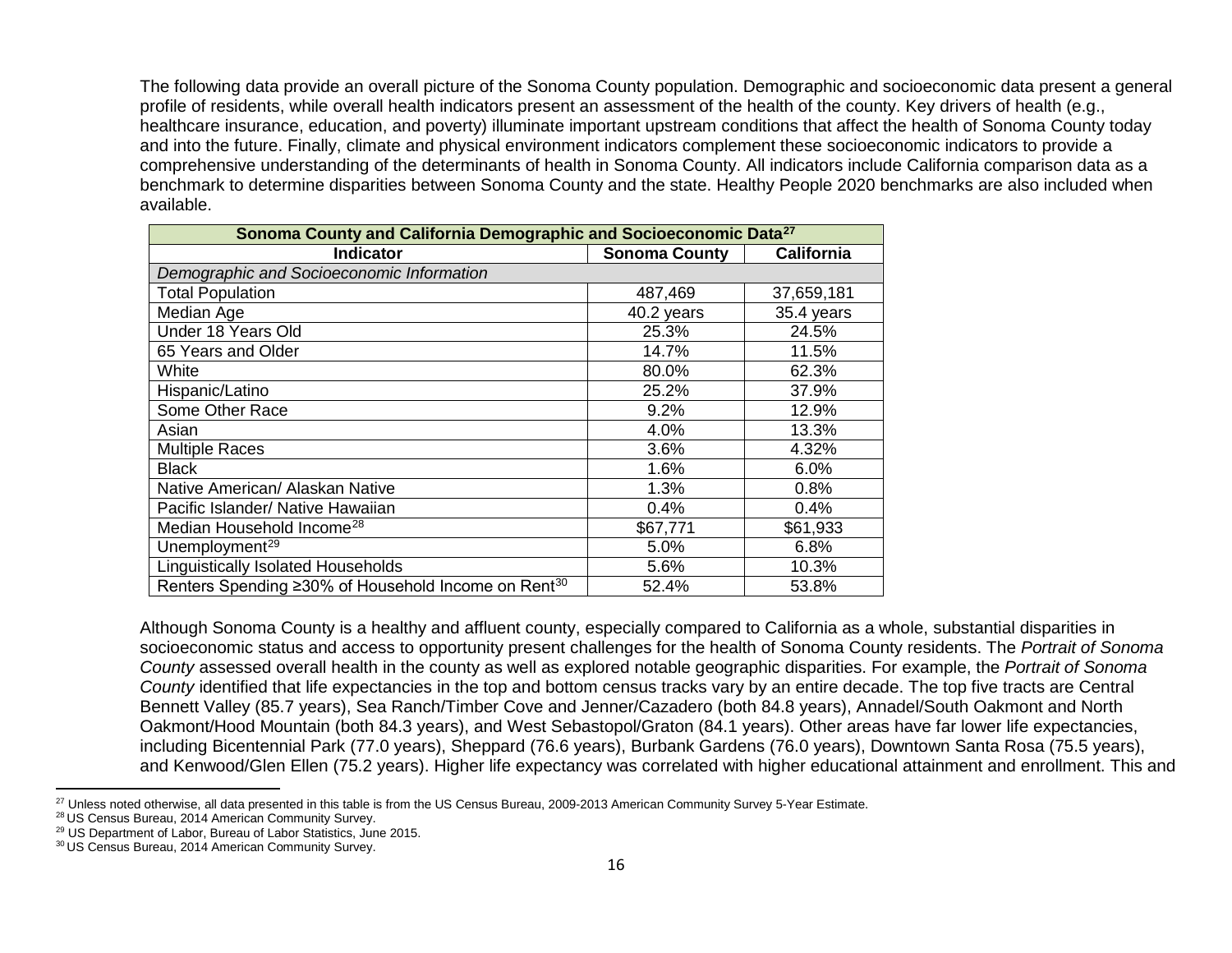other indications of health disparity in Sonoma County informed areas of high need to be considered most closely in the CHNA process.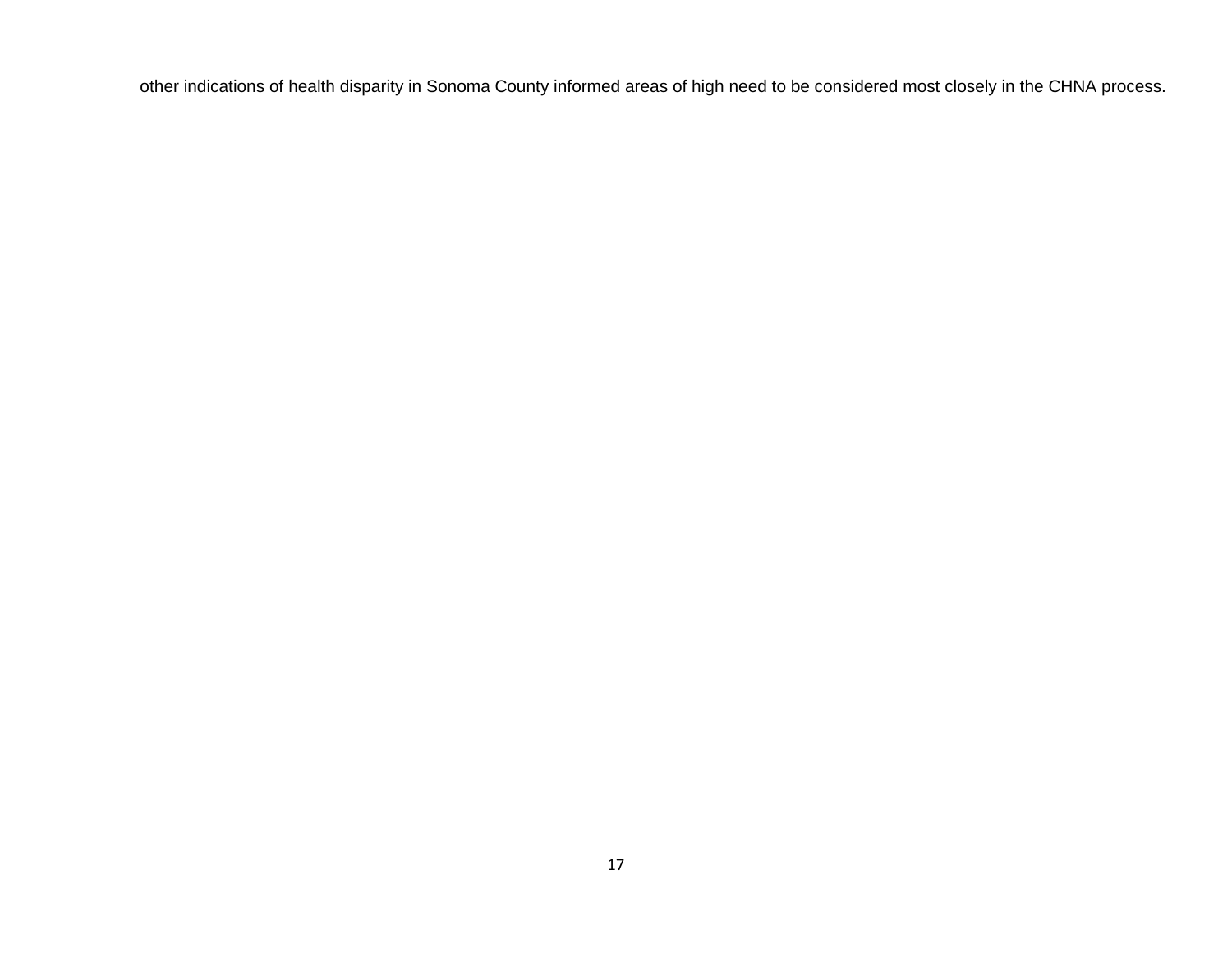<span id="page-18-15"></span><span id="page-18-14"></span><span id="page-18-13"></span><span id="page-18-12"></span><span id="page-18-11"></span><span id="page-18-10"></span><span id="page-18-9"></span><span id="page-18-8"></span><span id="page-18-7"></span><span id="page-18-6"></span><span id="page-18-5"></span><span id="page-18-4"></span><span id="page-18-3"></span><span id="page-18-2"></span><span id="page-18-1"></span><span id="page-18-0"></span>

| Sonoma County and California Health Profile Data <sup>31</sup>                 |                  |                   |                                          |  |
|--------------------------------------------------------------------------------|------------------|-------------------|------------------------------------------|--|
| <b>Indicator</b>                                                               | Sonoma<br>County | <b>California</b> | <b>HP 2020</b><br><b>Benchmark</b><br>32 |  |
| <b>Overall Health</b>                                                          |                  |                   |                                          |  |
| Diabetes Prevalence (Age-Adjusted) <sup>33</sup>                               | 6.0%             | 8.1%              |                                          |  |
| Adult Asthma Prevalence <sup>34</sup>                                          | 19.8%            | 14.2%             |                                          |  |
| Adult Heart Disease Prevalence <sup>35</sup>                                   | 7.6%             | 6.3%              |                                          |  |
| Poor Mental Health <sup>36</sup>                                               | 15.2%            | 15.9%             |                                          |  |
| Adults with Self-Reported Poor or Fair Health (Age-<br>Adjusted) <sup>37</sup> | 22.0%            | 18.4%             |                                          |  |
| Adult Obesity Prevalence (BMI $>$ 30) <sup>38</sup>                            | 25.4%            | 27.0%             | ≤ 30.5%                                  |  |
| Child Obesity Prevalence (Grades 5, 7, 9) (BMI>30) <sup>39</sup>               | 17.5%            | 19.0%             | ≤ 16.1%                                  |  |
| Adults with a Disability <sup>40</sup>                                         | 29.6%            | 28.5%             |                                          |  |
| Infant Mortality Rate (per 1,000 births) <sup>41</sup>                         | 4.2              | 5.0               | $\leq 6.0$                               |  |
| All-Cancer Mortality Rate (Age-Adjusted) (per 100,000 pop.) <sup>42</sup>      | 159.1            | 151.0             | $\leq$ 161.4                             |  |
| <b>Key Drivers of Health</b>                                                   |                  |                   |                                          |  |
| Living in Poverty (<200% FPL)                                                  | 29.3%            | 35.9%             |                                          |  |
| Children in Poverty (<100% FPL) <sup>43</sup>                                  | 12.8%            | 22.7%             |                                          |  |
| Age 25+ with No High School Diploma <sup>44</sup>                              | 13.2%            | 18.5%             |                                          |  |
| High School Graduation Rate <sup>45</sup>                                      | 81.6             | 80.4%             | $\geq 82.4\%$                            |  |
| 3rd Grade Reading Proficiency <sup>46</sup>                                    | 43.0%            | 45.0%             |                                          |  |
| Percent of Population Uninsured                                                | 14.1%            | 17.8%             |                                          |  |

l

<sup>&</sup>lt;sup>31</sup> Unless noted otherwise, all data presented in this table is from the US Census Bureau, 2009-2013 American Community Survey 5-Year Estimate.<br><sup>32</sup> Whenever available, Healthy People 2020 Benchmarks are provided. Healthy Promotion.<br><sup>33</sup> Centers for Disease Control and Prevention, National Center for Chronic Disease Prevention and Health Promotion, 2012.

<sup>&</sup>lt;sup>34</sup> Centers for Disease Control and Prevention, Behavioral Risk Factor Surveillance System. Additional analysis by CARES, 2011-2012.

<sup>35</sup> California Health Interview Survey, 2011-2012.

<sup>36</sup> California Health Interview Survey, 2013-2014; Indicator is adults needing to see a professional because of problems with mental health, emotions, nerves, or use of alcohol or drugs.

<sup>&</sup>lt;sup>37</sup> Centers for Disease Control and Prevention, Behavioral Risk Factor Surveillance System. Accessed via the Health Indicators Warehouse. US Department of Health & Human Services, Health Indicators<br>Warehouse. 2006-2012.

<sup>38</sup> Centers for Disease Control and Prevention, National Center for Chronic Disease Prevention and Health Promotion, 2012.

<sup>39</sup> California Department of Education, FITNESSGRAM® Physical Fitness Testing, 2013-2014.

<sup>40</sup> California Health Interview Survey, 2014.

<sup>&</sup>lt;sup>41</sup> Centers for Disease Control and Prevention, National Vital Statistics System. Accessed via CDC WONDER. Centers for Disease Control and Prevention, Wide-Ranging Online Data for Epidemiologic<br>Research, 2006-2010.

<sup>&</sup>lt;sup>42</sup> California Department of Public Health, 2011-13.

<sup>43</sup> US Census Bureau, 2014 American Community Survey 1-Year Estimate.

<sup>&</sup>lt;sup>44</sup> US Census Bureau, 2010-2014 American Community Survey 5-Year Estimate.<br><sup>45</sup> California Department of Education, 2013.

<sup>&</sup>lt;sup>46</sup> Standardized Testing and Reporting (STAR) Results, 2010-11 and 2012-13, from California Department of Education, Accessed via kidsdata.org, 2013.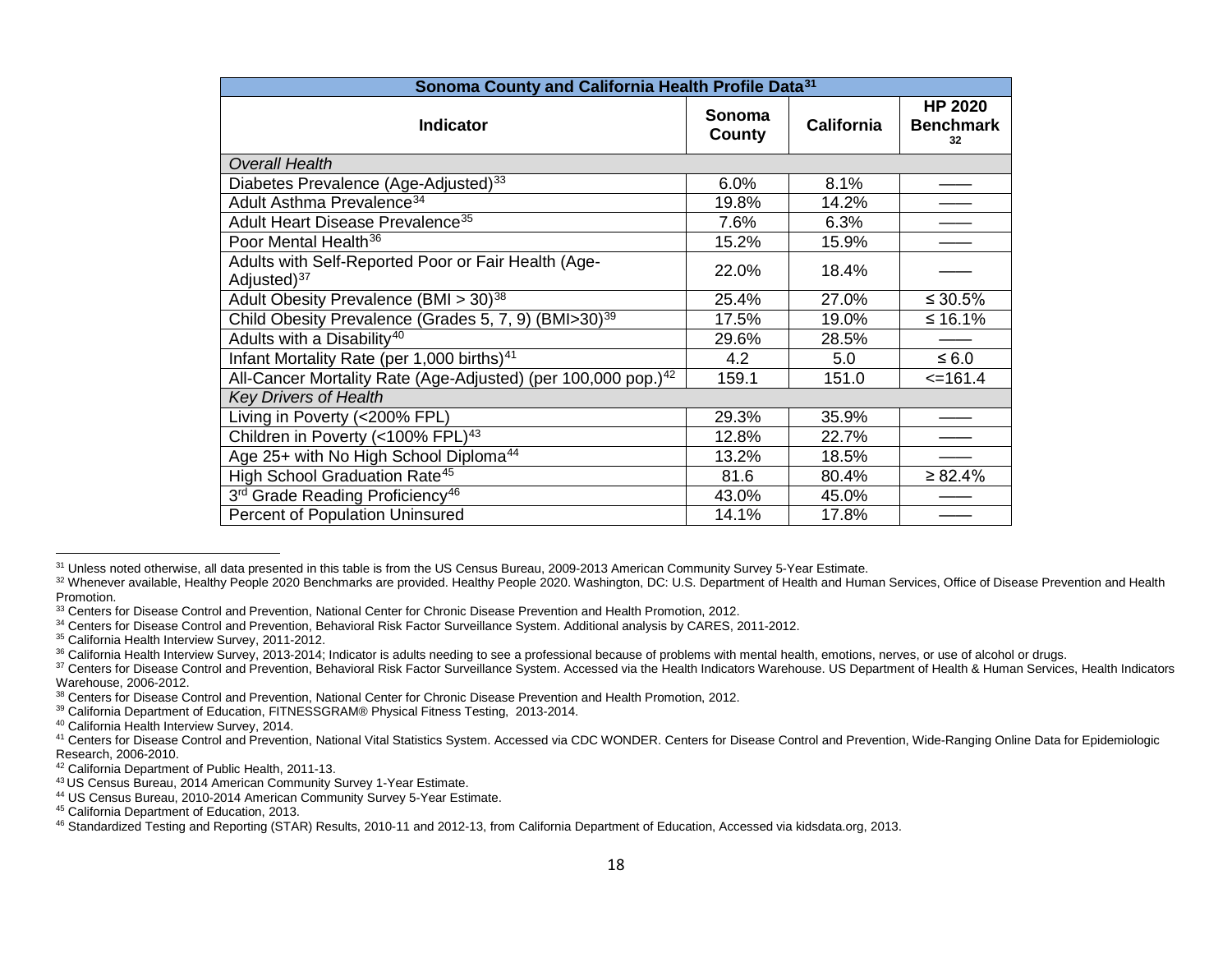<span id="page-19-9"></span><span id="page-19-8"></span><span id="page-19-7"></span><span id="page-19-6"></span><span id="page-19-5"></span><span id="page-19-4"></span><span id="page-19-3"></span>

| Sonoma County and California Health Profile Data <sup>31</sup>                         |           |             |  |  |
|----------------------------------------------------------------------------------------|-----------|-------------|--|--|
| Percent of Insured Population Receiving Medi-Cal/Medicaid <sup>47</sup>                | 18.2%     | 14.0%       |  |  |
| <b>Climate and Physical Environment</b>                                                |           |             |  |  |
| Days Exceeding Particulate Matter 2.5 (Pop. Adjusted) <sup>48</sup><br>$4.2\%$<br>5.6% |           |             |  |  |
| Days Exceeding Ozone Standards (Pop. Adjusted) <sup>49</sup>                           | $0.0\%$   | 2.5%        |  |  |
| Weeks in Drought <sup>50</sup>                                                         | 92.7%     | 92.8%       |  |  |
| Total Road Network Density (Road Miles per Acre) <sup>51</sup>                         | 1.9       | 4.3         |  |  |
| Pounds of Pesticides Applied <sup>52</sup>                                             | 2,172,032 | 193,597,806 |  |  |
| Population within Half Mile of Public Transit <sup>53</sup>                            | 12.1%     | 15.5%       |  |  |

#### **V. COLLABORATIVE PARTNERS**

The Sonoma County CHNA was a collaborative effort that included not only Sonoma's hospitals but also partner organizations and individuals throughout the community who worked alongside consultants to collect and analyze data and ultimately produce this report.

#### **A. Institutions That Collaborated on the Assessment**

Sonoma County's primary hospitals (KFH—Santa Rosa, St. Joseph Health—Sonoma County, Sutter Health) worked in collaboration to complete a county-wide CHNA. Representatives from these institutions, joined by representatives from Sonoma County Department of Health Services, formed the 2016 Sonoma County Community Health Needs Assessment Collaborative. The SC CHNA Collaborative was supported by partners from Sonoma County District Hospitals, including Healdsburg Health District, Palm Drive Health Care District, and Sonoma Valley Hospital.

#### <span id="page-19-0"></span>**B. Identity and Qualifications of Consultants Used to Conduct the Assessment**

• **Harder+Company Community Research:** Harder+Company Community Research (Harder+Company) is a comprehensive social research and planning firm with offices in San Francisco, Sacramento, Los Angeles, and San Diego. Harder+Company works with public sector, nonprofit, and philanthropic clients nationwide to reveal new insights about the nature and impact of their work. Through high-quality, culturally-based evaluation, planning, and consulting services, Harder+Company helps organizations translate data into meaningful action. Since 1986, Harder+Company has worked with health and human service agencies throughout California and the country to plan, evaluate, and improve services for vulnerable populations. The firm's staff offers deep experience assisting hospitals, health departments, and other health agencies on a variety of efforts – including conducting needs assessments; developing and operationalizing strategic plans; engaging and gathering meaningful input from community members; and using data for program development and implementation. Harder+Company offers considerable expertise in broad community participation

<span id="page-19-1"></span><sup>47</sup> US Census Bureau, 2014 American Community Survey 1-Year Estimate.  $\overline{\phantom{a}}$ 

<sup>48</sup> Centers for Disease Control and Prevention, National Environmental Public Health Tracking Network, 2008.

<sup>49</sup> Centers for Disease Control and Prevention, National Environmental Public Health Tracking Network, 2008.

<span id="page-19-2"></span> $50$  US Drought Monitor, 2012-2014.<br> $51$  Environmental Protection Agency, EPA Smart Location Database. 2011.

<sup>51</sup> Environmental Protection Agency, EPA Smart Location Database, 2011. 52 California Department of Pesticide Regulation (CDPR), 2013. 53 Environmental Protection Agency, EPA Smart Location Database, 2011.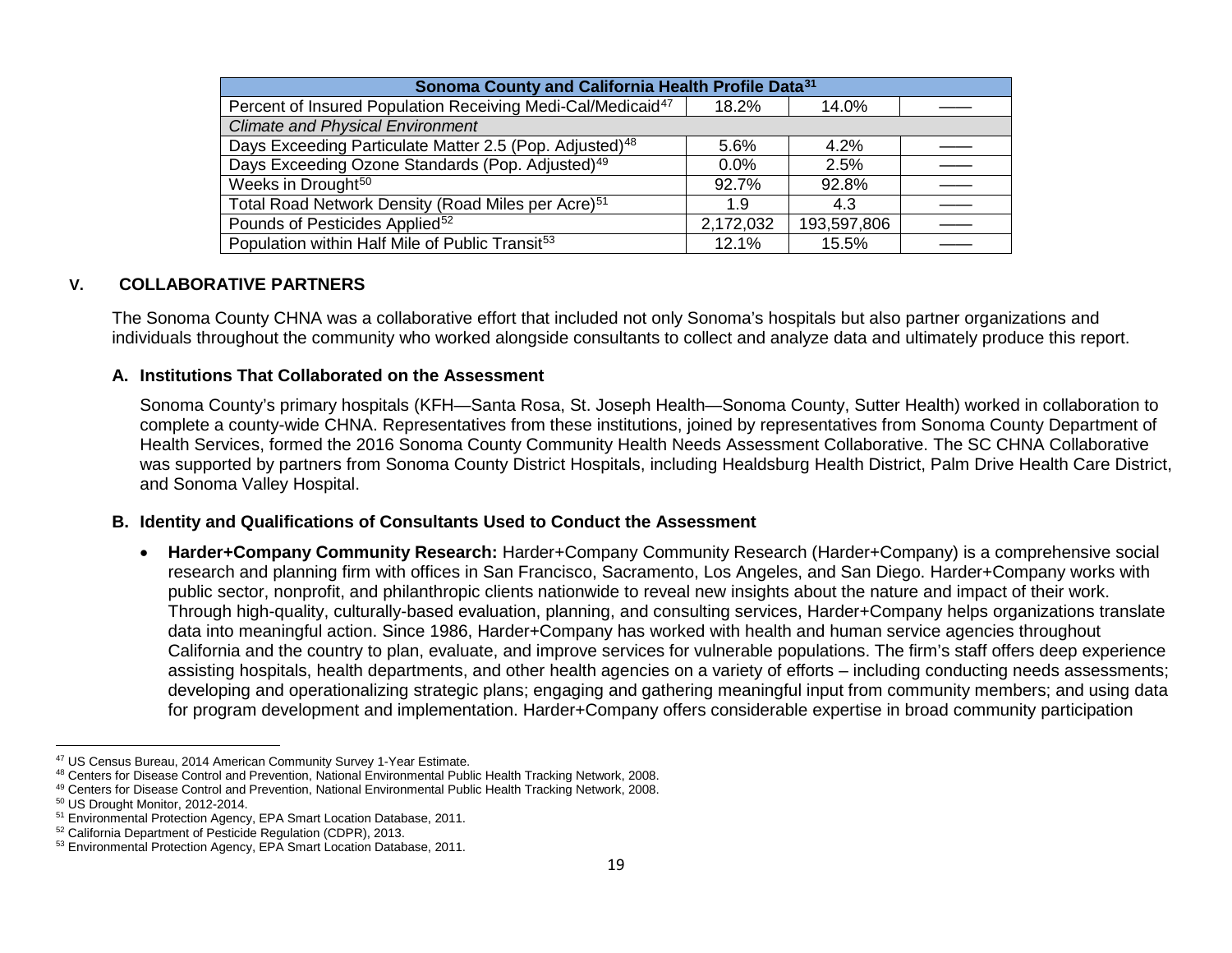which is essential to both healthcare reform and the CHNA process in particular. Harder+Company is also the consultant on several other CHNAs throughout the state including in Napa, San Joaquin, and Marin County.

#### **VI. PROCESS AND METHODS USED TO CONDUCT THE CHNA**

The SC CHNA Collaborative used a mixed-methods approach to collect and compile data to provide a robust assessment of health in Sonoma County. A broad lens of qualitative and quantitative data allowed for the consideration of many potential health needs as well as indepth analysis. The following section outlines the data collection and analysis methods used to conduct the CHNA.

#### **A. Secondary Data**

#### **i. Sources and dates of secondary data used in the assessment**

The SC CHNA Collaborative used the Kaiser Permanente (KP) CHNA Data Platform [\(www.chna.org/kp\)](http://www.chna.org/kp) to review over 150 indicators from publicly available data sources. Additional secondary data were compiled and reviewed from existing sources including California Health Interview Survey, American Community Survey, and California Healthy Kids Survey, among other sources. Where more recent data were readily available and current estimates were critical to assessing changing landscapes such as health insurance status, Kaiser Permanente CHNA Data Platform information was replaced with new data as it was publicly released, to reflect more recent data. In addition to statewide and national survey data, previous CHNAs and other relevant external reports were reviewed to identify additional existing data on additional indicators at the county level. For details on the specific source and years for each indicator reported, please see Appendix B.

#### <span id="page-20-0"></span>**ii. Methodology for collection, interpretation and analysis of secondary data**

<span id="page-20-1"></span>Secondary data were considered in broad areas of potential health needs. The list of potential health needs considered in this process was developed from Kaiser Permanente's list of potential health needs, which was based on the most commonly identified health needs from the 2013 CHNA cycle, and expanded to include other needs relevant to Sonoma County. The consulting team and SC CHNA Collaborative finalized this framework in advance of analysis.

Where available, Sonoma County data were considered alongside relevant benchmarks including California state average, Healthy People 2020, and the United States average. Each indicator was compared to a relevant benchmark, most often the California state average. If no appropriate benchmark was available, the indicator could not be considered in criteria to identify health needs, but is presented in the final data book (Appendix B) and was used to provide supplementary information about identified health needs. In areas of particular health concern, data were also collected at smaller geographies, where available, to allow for more in-depth analysis and identification of community health issues. Data on gender and race/ethnicity breakdowns were analyzed for key indicators within each broad health need where subpopulation estimates were available.

#### **B. Community Input**

#### <span id="page-20-2"></span>**i. Description of the community input process**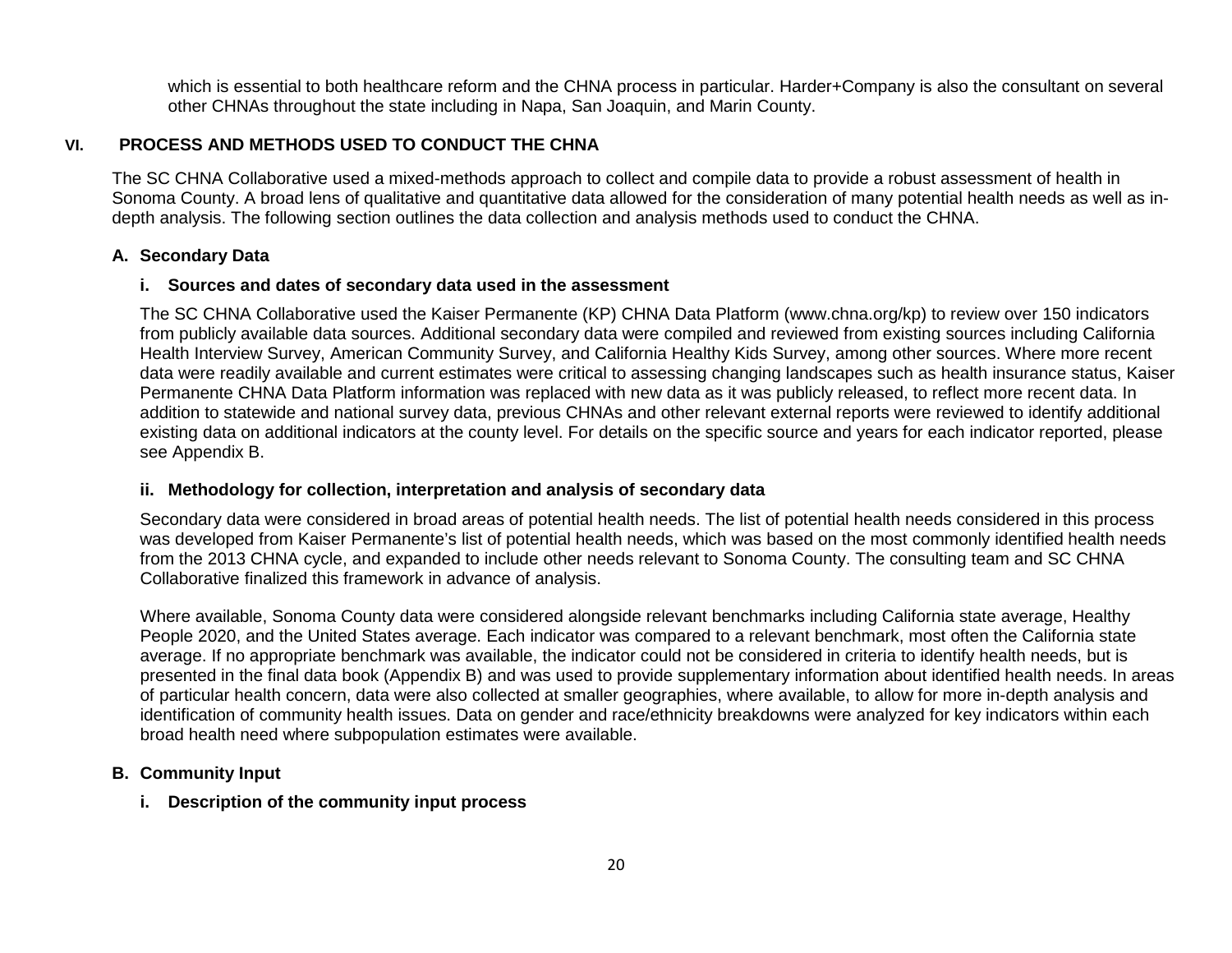Community input was provided by a broad range of community members and leaders through key informant interviews and focus groups.

Individuals identified by the SC CHNA Collaborative as having valuable knowledge, information, and expertise relevant to the health needs of the community were interviewed. Interviewees included representatives from the local public health department, as well as members of medically underserved, low-income, chronically diseased, and minority populations. Other individuals from various sectors with expertise of local health needs were also consulted. A total of 21 key informant interviews were conducted during this needs assessment. For a complete list of individuals who provided input, see Appendix C.

Additionally, five focus groups were conducted throughout Sonoma County, reaching 64 residents. These groups were intentionally sampled to reach residents in specific geographic regions identified as areas of high concern in the *Portrait of Sonoma County* report. These subpopulations included residents in Petaluma, the Boyes Hot Springs in Sonoma Valley, Cloverdale, Roseland in Southwest Santa Rosa, and the Russian River area. Focus groups were monolingual, and the language of facilitation was selected to encourage participation from the target population for each conversation. The SC CHNA Collaborative worked closely with community organizations to ensure that the location and language of facilitation selected was appropriate and convenient for residents in each community. Groups in Cloverdale and the Boyes Hot Springs in Sonoma Valley were conducted in Spanish; all others were conducted in English.

Community partners provided invaluable assistance in recruiting and enrolling focus group participants. Many individuals who participated in focus groups identified as leaders, representatives, or members of medically underserved, low-income, chronically diseased, and minority populations. For more information about specific populations reached in focus groups, see Appendix C.

#### **ii. Methodology for collection and interpretation of qualitative data**

Interview and focus group protocols were developed by the consulting team and reviewed by the SC CHNA Collaborative, and were designed to inquire about top health needs in the community, as well as a broad range of social, economic, environmental, behavioral, and clinical care factors that may act as contributing drivers of each health need. For more information about data collection protocols, see Appendix D.

All qualitative data were coded and analyzed using ATLAS.ti software. A codebook with robust definitions was developed to code transcripts for information related to each potential health need, as well as to identify comments related to specific drivers of health needs, subpopulations or geographic regions disproportionately affected, existing assets or resources, and community recommendations for change. At the onset of analysis, one interview transcript and one focus group transcript were coded by the entire analysis team to ensure inter-coder reliability and minimize bias.

Transcripts were analyzed to examine the health needs identified by the interviewee or group participants. Health need identification in qualitative data was based on the number of interviewees or groups who referenced each health need as a concern, regardless of the number of mentions of that particular health need within each transcript.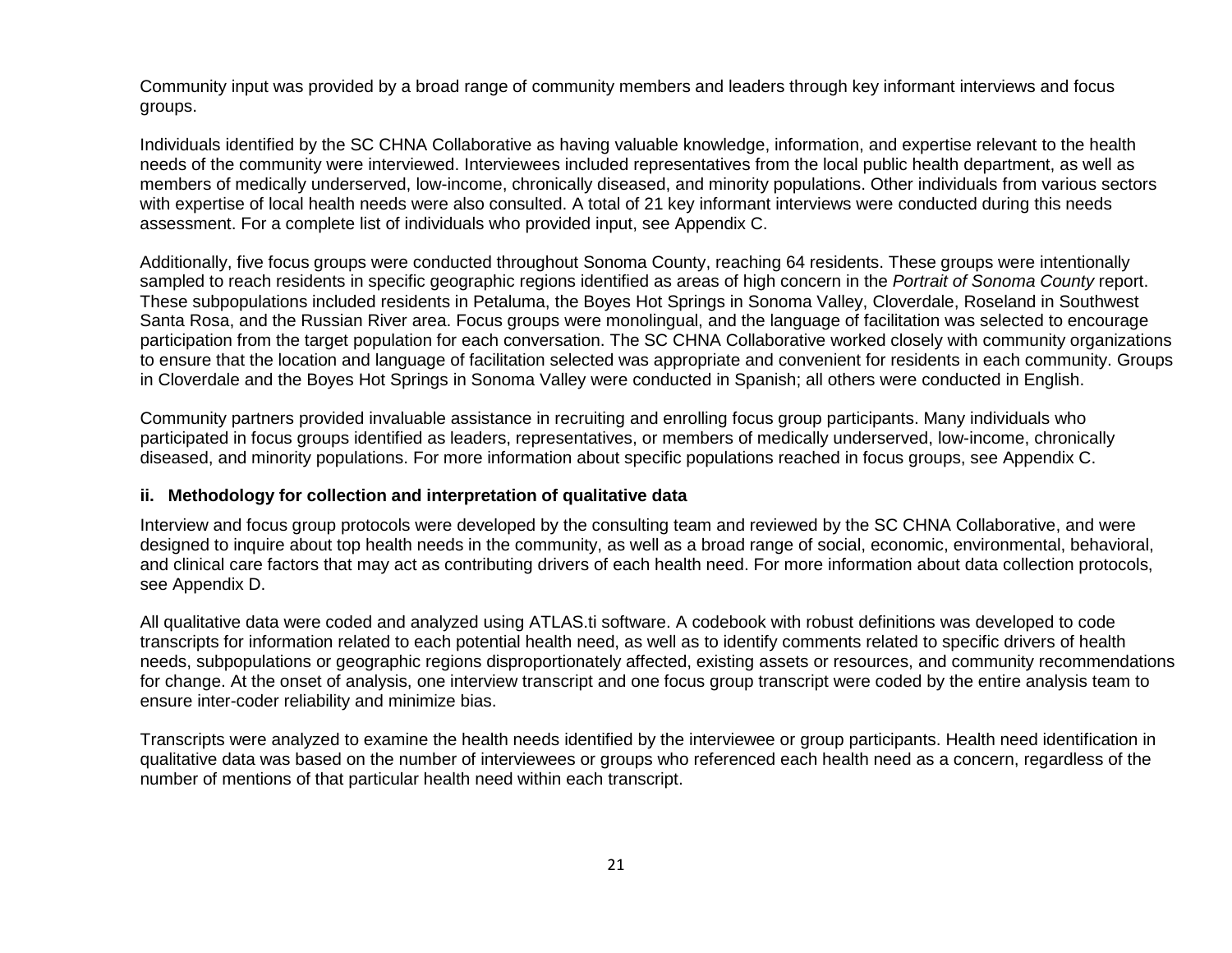#### **C. Written Comments**

Kaiser Permanente provided the public an opportunity to submit written comments on the facility's previous CHNA Report through *CHNA-communications@kp.org.* This website will continue to allow for written community input on the facility's most recently conducted CHNA Report.

As of the time of this CHNA report development, KFH Santa Rosa had not received written comments about previous CHNA Reports. Kaiser Permanente will continue to track any submitted written comments and ensure that relevant submissions will be considered and addressed by the appropriate Facility staff.

Sutter Health provided the public an opportunity to submit written comments on the facility's previous CHNA Report through *our website*  at http://www.suttersantarosa.org/relations/community\_benefits.html. This website will continue to allow for written community input on the facility's most recently conducted CHNA Report.

As of the time of this CHNA report development, Sutter Santa Rosa Regional Hospital had not received written comments about previous CHNA Reports. Sutter will continue to track any submitted written comments and ensure that relevant submissions will be considered and addressed by the appropriate Facility staff.

#### <span id="page-22-0"></span>**D. Data Limitations and Information Gaps**

The Kaiser Permanente CHNA data platform includes approximately 150 secondary indicators that provide timely, comprehensive data to identify the broad health needs faced by a community. While changes to the platform are ongoing, the data presented in this report reflect estimates presented on the Kaiser Permanente CHNA data platform on December 2, 2015. Supplementary secondary data were obtained from reliable data platforms including U.S. Census Bureau American FactFinder, AskCHIS, and others. However, as with any secondary data estimates, there are some limitations with regard to this information. With attention to these limitations, the process of identifying health needs was based on triangulating primary data and multiple indicators of secondary data estimates. The following considerations may result in unavoidable bias in the analysis:

- Some relevant drivers of health needs could not be explored in secondary data because information was not available—for example, only limited information was available about the rising cost of housing and increasing pressures of gentrification.
- Many data were available at only a county level, making an assessment of health needs at a neighborhood level challenging. Furthermore, disaggregated data around age, ethnicity, race, and gender are not available for all data indicators, limiting the ability to examine disparities of health within the community. For a more in-depth analysis of sub-county data, please see the *Portrait of Sonoma County* report.
- <span id="page-22-1"></span>• In all cases where secondary data estimates by race/ethnicity are reported, the categories presented reflect those collected by the original data source, which yields inconsistencies in racial labels within this report.
- For some county level indicators, data are available but reported estimates are statistically unstable; in this case estimates are reported but instability is noted.
- Secondary data are subject to differences in rounding from different data sources: i.e., Kaiser Platform indicators are rounded to the nearest hundredth, whereas other data sources report only to the nearest tenth or whole number.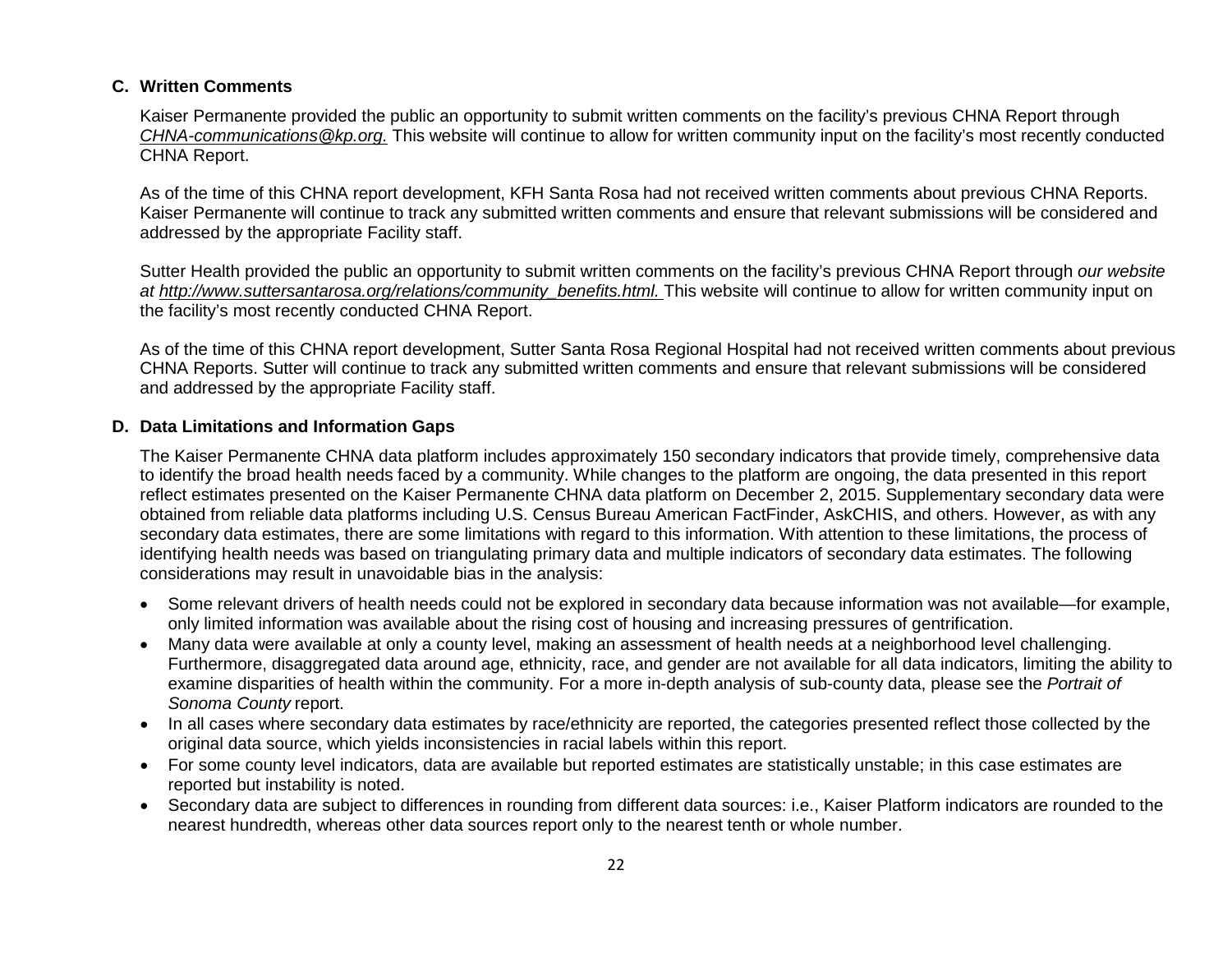- Data are not always collected on a yearly basis, meaning that some data estimates are several years old and may not reflect the current health status of the population. In particular, data reported from prior to 2013 should be treated cautiously in planning and decision-making.
- California state averages and, where available, United States national averages and Healthy People 2020 goals are provided for context. No analysis of statistical significance was done to compare county data to a benchmark; thus, these benchmarks are intended to provide contextual guidance and do not intend to imply a statistically significant difference between county and benchmark data.

Primary data collection and the prioritization process are also subject to information gaps and limitations. The following limitations should be considered in assessing validity of the primary data:

- Themes identified during interviews and focus groups were likely subject to the experience of individuals selected to provide input; the SC CHNA Collaborative sought to receive input from a robust and diverse group of stakeholders to minimize this bias.
- The final prioritized list of health needs is also subject to the affiliation and experience of the individuals who attended the Prioritization Day event, and to how those individuals voted on that particular day. The closeness in priority scores suggests that all identified health needs are of importance to stakeholders in Sonoma County. While a priority order has been established during this needs assessment process, narrow differences in the results highlight the importance of directing attention and resources to each identified resource to the extent possible.

In order to minimize the effect of potential biases on the results of this needs assessment, the SC CHNA Collaborative considered data from multiple sources, and triangulated primary and secondary data to identify health needs in Sonoma County and to ensure that the results of this analysis are useful and relevant to Sonoma County planning.

### **VII. IDENTIFICATION AND PRIORITIZATION OF THE COMMUNITY'S HEALTH NEEDS**

#### **A. Identifying Community Health Needs**

#### **i. Definition of "health need"**

For the purposes of the CHNA, the SC CHNA Collaborative defines a "health need" as a health outcome and/or the related conditions that contribute to a defined health need. In this context, potential health needs are intended to identify a condition or related set of conditions, rather than a specific population of high need. Within each health need, populations of high risk are explored. For this reason, information about needs of specific at-risk subpopulations such as older adults is included within the context of the health needs. Health needs are identified by the comprehensive identification, interpretation, and analysis of a robust set of primary and secondary data.

<span id="page-23-1"></span><span id="page-23-0"></span>A total of 19 potential health needs were examined, as outlined in the table below.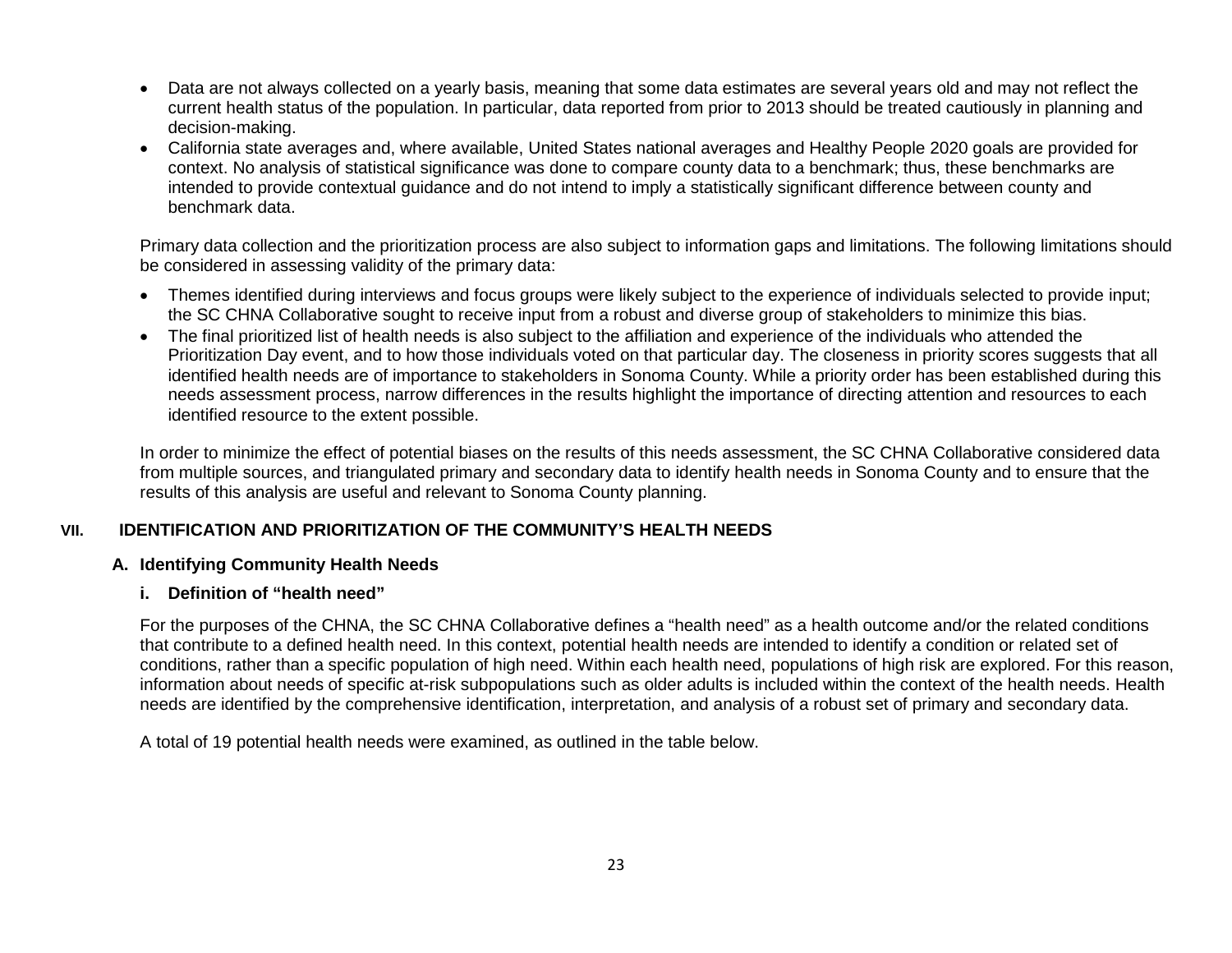| <b>Health Need</b>                       | <b>Definition</b>                                                                                                                                                                                  |
|------------------------------------------|----------------------------------------------------------------------------------------------------------------------------------------------------------------------------------------------------|
| <b>Access to Care</b>                    | Data related to health insurance, care access, and<br>preventative care utilization for physical, mental, and oral<br>health                                                                       |
| <b>Access to Housing</b>                 | Data related to cost, quality, availability, and access to<br>housing                                                                                                                              |
| <b>Access to Education</b>               | Data related to educational attainment and academic<br>success, from preschool through post-secondary<br>education                                                                                 |
| <b>Asthma and COPD</b>                   | Known drivers of asthma and other respiratory diseases,<br>and health outcomes related to these conditions                                                                                         |
| <b>Cancers</b>                           | Known drivers of cancers, and health outcomes related to<br>cancers                                                                                                                                |
| <b>Climate and Health</b>                | Data related to climate and environment, and related<br>health outcomes                                                                                                                            |
| <b>CVD and Stroke</b>                    | Known drivers of heart disease and stroke, and related<br>cardiovascular health outcomes                                                                                                           |
| <b>Early Child</b><br><b>Development</b> | Data related to development of mental and emotional<br>health in young children, particularly age 0-5, including<br>information about early learning and adverse experiences<br>in early childhood |
| <b>Economic Security</b>                 | Data related to economic well-being, food insecurity, and<br>drivers of poverty including educational attainment                                                                                   |
| <b>HIV/AIDS/STD</b>                      | Known drivers of sexually transmitted infections including<br>HIV, and related STD and AIDS outcomes                                                                                               |
| <b>Mental Health</b>                     | Data related to mental health and well-being, access to<br>and utilization of mental health care, and mental health<br>outcomes                                                                    |
| <b>Obesity and Diabetes</b>              | Data related to healthy eating and food access, physical<br>fitness and active living, overweight/obesity prevalence,<br>and downstream health outcomes including diabetes                         |
| <b>Oral Health</b>                       | Data related to access to oral health care, utilization of<br>oral health preventative services, and oral health disease<br>prevalence                                                             |
| <b>Overall Health</b>                    | Data related to overall community health including self-<br>rated health and all-cause mortality                                                                                                   |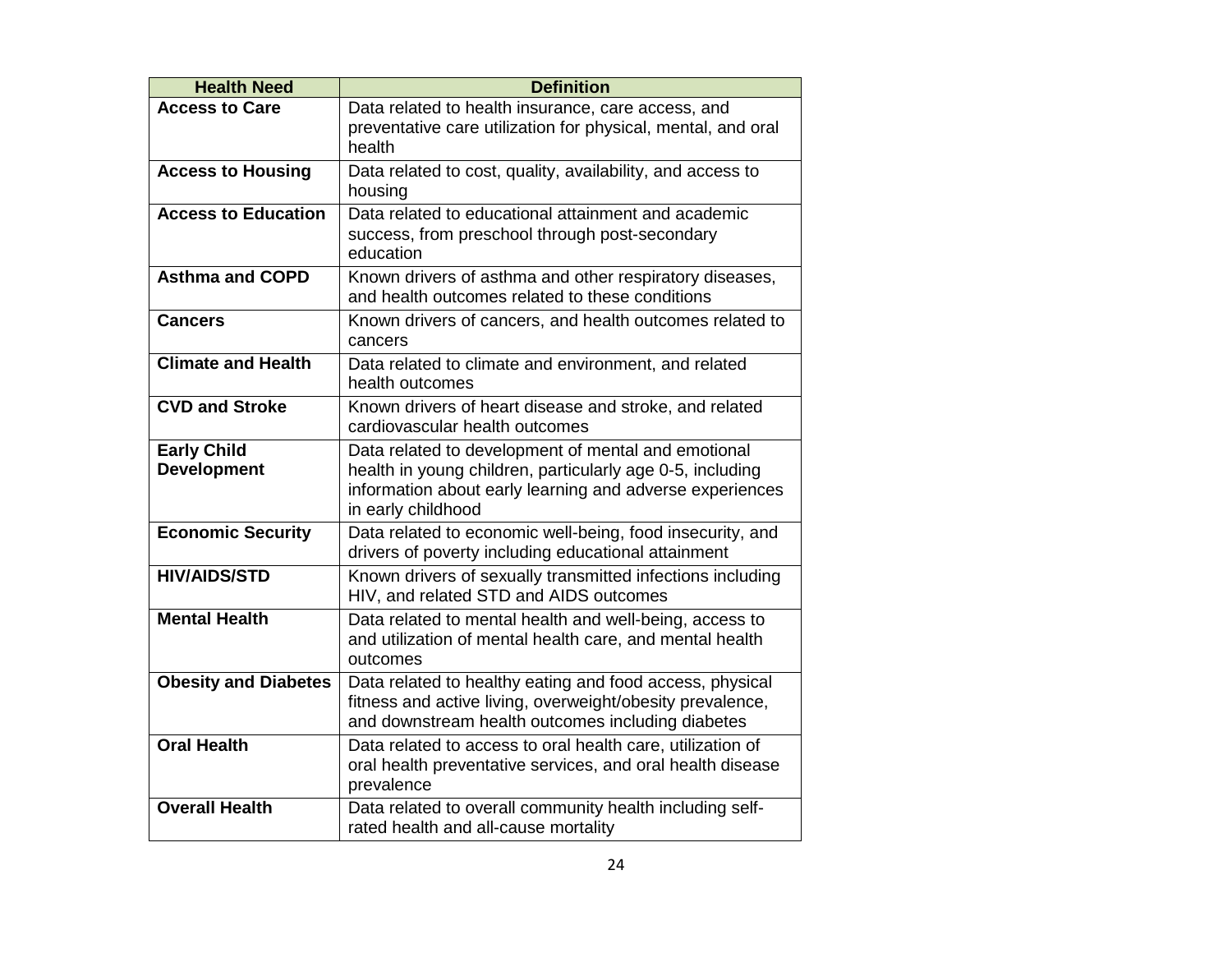| <b>Health Need</b>                                      | <b>Definition</b>                                                                                                                                    |
|---------------------------------------------------------|------------------------------------------------------------------------------------------------------------------------------------------------------|
| <b>Pregnancy and Birth</b><br><b>Outcomes</b>           | Data related to behaviors, care, and outcomes occurring<br>during gestation, birth, and infancy; includes health status<br>of both mother and infant |
| <b>Substance Abuse</b><br>and Tobacco                   | Data related to all forms of substance abuse including<br>alcohol, marijuana, tobacco, illegal drugs, and prescription<br>drugs                      |
| <b>Vaccine-Preventable</b><br><b>Infectious Disease</b> | Data related to vaccination rates and prevalence of<br>vaccine-preventable disease                                                                   |
| <b>Violence and Injury</b>                              | Data related to intended and unintended injury such as<br>violent crime, motor vehicle accidents, domestic violence,<br>and child abuse              |
| <b>Youth Growth and</b><br><b>Development</b>           | Data related to supports and outcomes affecting youth<br>ability to develop to full potential as adults, particularly<br>focused on adolescent youth |

#### **ii. Criteria and analytical methods used to identify the community health needs**

To identify the list of community health needs for Sonoma County, all secondary data were scored against a benchmark, in most cases the California state estimate, and a score was applied to each potential health need based on the aggregate score of the indicators assigned to that health need. Additionally, content analysis was used to analyze key themes in both the Key Leader Interviews and Focus Groups. Section V contains more information on quantitative and qualitative data analysis.

Potential health needs were identified as a health need in the county if:

- d. At least two distinct indicators reviewed in secondary data demonstrated that the county estimate was greater than 1% "worse" than the benchmark comparison estimate (in most cases, California state average);
- e. Health issue was identified as a key theme in at least eight interviews; and
- f. Health issue was identified as a key theme in at least two focus groups.

If a health need was mentioned overwhelmingly in primary data but did not meet the criteria for secondary data, the analysis team conducted an additional search of secondary data to confirm that all valid and reliable data concurred with the initial secondary data and to examine whether indicators within the health need disproportionately impact specific geographic, age, or racial/ethnic subpopulations. In the few cases where a potential health need demonstrated strong evidence of being an issue in Sonoma County in either qualitative or quantitative data, but not both, the SC CHNA Collaborative discussed and came to consensus about whether or not to include the health need.

Harder+Company summarized the results of this analysis in a matrix, which was then reviewed and discussed by the SC CHNA Collaborative.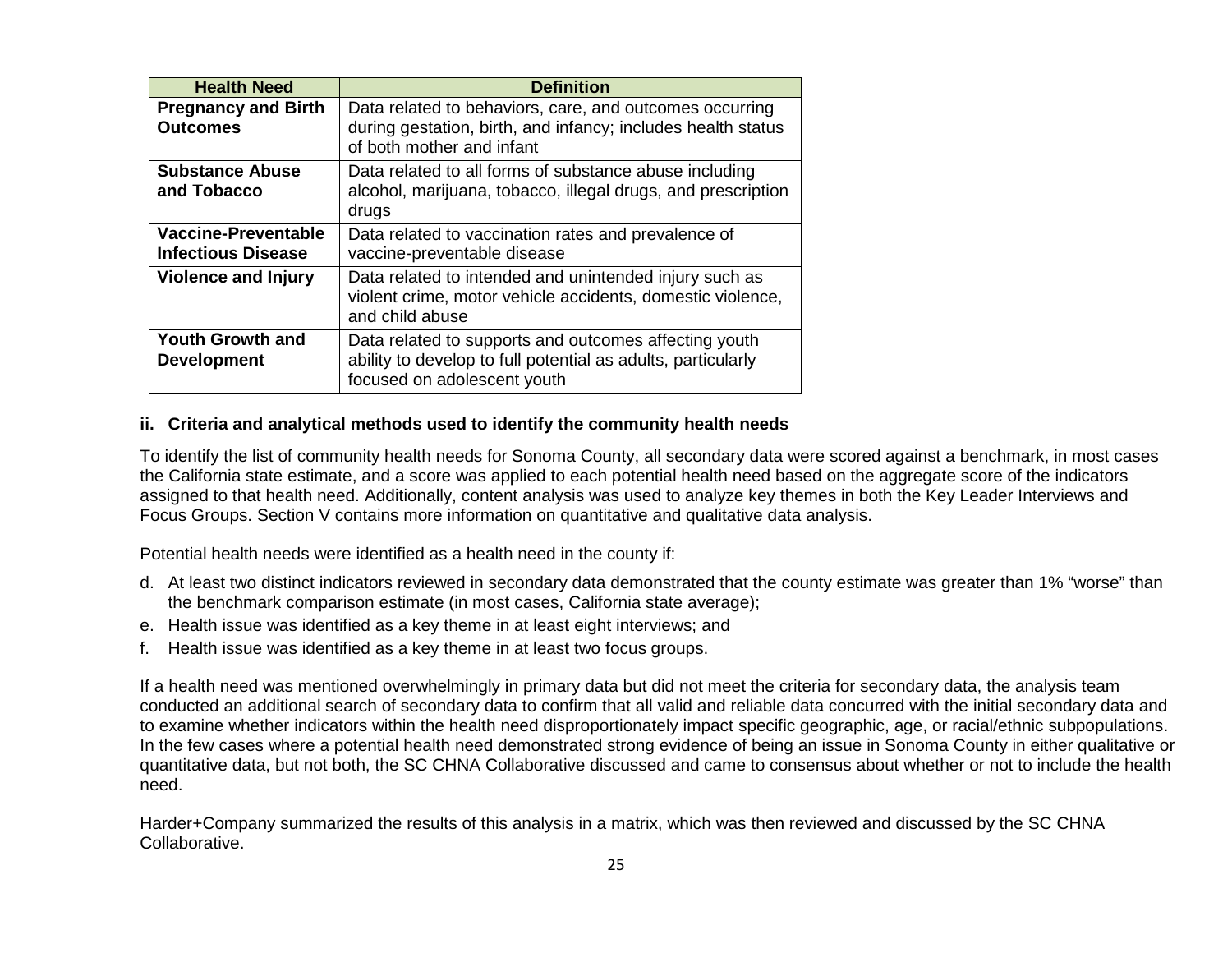Twelve health needs were identified that met the first criteria of having at least two distinct indicators that performed >1% worse than benchmark estimates. Only nine of these health needs met the additional criteria of being identified as a theme in key leader interviews and focus groups. One additional health need, Access to Housing, did not have a high secondary data score but was a significant theme in the majority of interviews and focus groups. Therefore, the SC CHNA Collaborative decided to include data about Access to Housing with Economic Insecurity, as access to safe and affordable housing and economic security are very closely linked. Access to Care did not meet the secondary data criteria, but was a strong theme in primary data. Because of a national focus on increasing access to primary care and the importance of this issue to residents and stakeholders in Sonoma County specifically, the SC CHNA Collaborative decided to include this health need.

#### **B. Process and Criteria Used for Prioritization of the Health Needs**

The Criteria Weighting Method, a mathematical process whereby participants establish a relevant set of criteria and assign a priority ranking to issues based on how they measure against the criteria, was used to prioritize the nine health needs. This method was selected as it enabled consideration of each health need from different facets, and allowed the Collaborative to weight certain criteria to use a multiplier effect in the final score.

To determine the scoring criteria, SC CHNA Collaborative members reviewed a list of potential criteria and selected a total of four criteria:

<span id="page-26-0"></span>

| <b>Criteria</b>    | <b>Definition</b>                                                                                                                                                                                                                                   |
|--------------------|-----------------------------------------------------------------------------------------------------------------------------------------------------------------------------------------------------------------------------------------------------|
| <b>Severity</b>    | The health need has serious consequences (morbidity, mortality,<br>and/or economic burden) for those affected.                                                                                                                                      |
| <b>Disparities</b> | The health need disproportionately impacts specific geographic, age,<br>or racial/ethnic subpopulations.                                                                                                                                            |
| <b>Prevention</b>  | Effective and feasible prevention is possible. There is an opportunity<br>to intervene at the prevention level and impact overall health<br>outcomes. Prevention efforts include those that target individuals,<br>communities, and policy efforts. |
| Leverage           | Solution could impact multiple problems. Addressing this issue would<br>impact multiple health issues.                                                                                                                                              |

In order to develop a weighted formula to use in prioritization, each member of the SC CHNA Collaborative assigned a weight to each criterion between 1 and 5. A weight of 1 indicated the criterion is not very important in prioritizing health issues whereas a weight of 5 indicated the criterion is extremely important in prioritizing health issues. The average of weights assigned by members of the SC CHNA Collaborative for each criterion were used to develop the formula below to provide a final formula to use in scoring health needs for prioritization.

**Overall Score**= (1\*Severity) + (1.5\*Disparities) + (1.5\*Prevention) + (1\*Leverage)

In order to review and prioritize identified health needs, a half-day prioritization session was held on November 20, 2015, at the First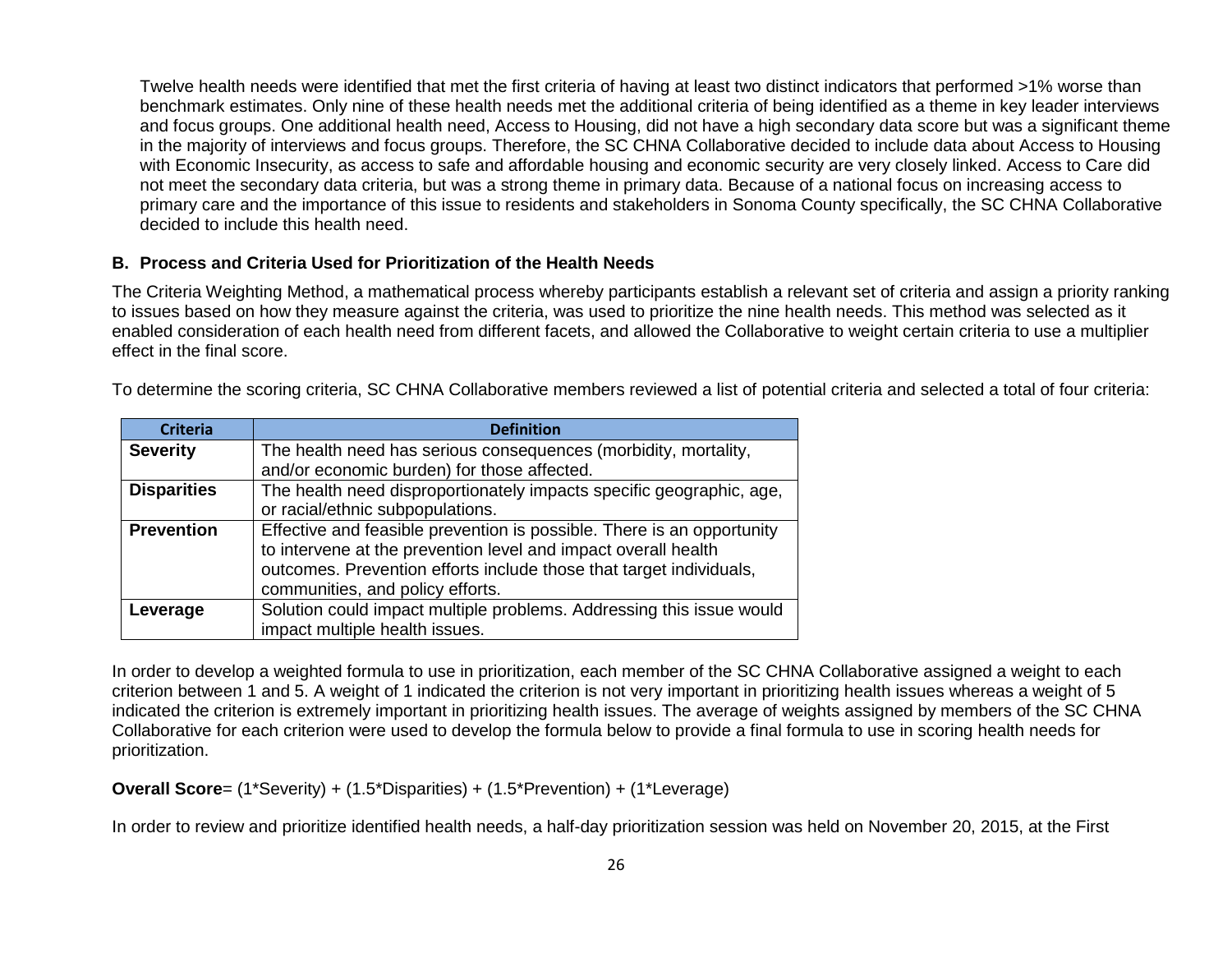Presbyterian Church of Santa Rosa. A total of 45 stakeholders representing a breadth of sectors such as health, local government, education, early childhood, public safety, faith-based, and nonprofit leaders attended. The goals of the meeting were to: review health needs identified in Sonoma County; discuss key findings from the CHNA; and prioritize health needs in Sonoma County.

<span id="page-27-2"></span><span id="page-27-1"></span>

| <b>Health Needs in Priority Order</b> |                                      |                 |             |                   |          |
|---------------------------------------|--------------------------------------|-----------------|-------------|-------------------|----------|
| <b>Final Results</b>                  | <b>Unweighted Scores by Criteria</b> |                 |             |                   |          |
| <b>Health Need</b>                    | Weighted                             | <b>Severity</b> | Disparities | <b>Prevention</b> | Leverage |
|                                       | <b>Score</b>                         |                 |             |                   |          |
| 1. Early Childhood Development        | 31.67                                | 6.21            | 6.41        | 6.28              | 6.43     |
| 2. Access to Education                | 30.21                                | 5.74            | 6.10        | 6.10              | 6.20     |
| 3. Economic and Housing Insecurity    | 30.03                                | 6.21            | 6.55        | 5.26              | 6.12     |
| 4. Oral Health                        | 29.19                                | 5.41            | 6.23        | 6.19              | 5.16     |
| 5. Access to Health Care              | 29.13                                | 5.76            | 6.05        | 5.69              | 5.76     |
| 6. Mental Health                      | 29.09                                | 6.29            | 5.46        | 5.66              | 6.14     |
| 7. Obesity and Diabetes               | 28.44                                | 5.81            | 5.57        | 5.82              | 5.55     |
| 8. Substance Use                      | 26.38                                | 5.73            | 4.61        | 5.41              | 5.63     |
| 9. Violence and Unintentional Injury  | 25.29                                | 5.07            | 4.98        | 5.23              | 4.91     |

After each health need was reviewed and discussed, participants voted on each health need using the four criteria discussed above. The table below outlines the average score of the voting on each health need.

### **C. Prioritized Description of the Community Health Needs Identified Through the CHNA**

In descending priority order, established per the vote at the end of the four-hour community convening, the following health needs were identified in Sonoma County; additional information about each health need can be found in Appendix A.

**1. Early Childhood Development:** Child development includes the rapid emotional, social, and mental growth that occurs during gestation and early years of life. Adversities experienced in early life threaten appropriate development, and may include exposure to poverty; abuse or violence in the home; limited access to appropriate learning materials and a safe, responsive environment in which to learn; or parental stress due to depression or inadequate social support.[54](#page-27-1)

Exposure to early adversity is pervasive in Sonoma County. Among adults in Sonoma and Napa County (combined for stability), 22.0% report having experienced four or more unique adverse childhood experiences (ACEs) before age 18 which may including childhood abuse (emotional, physical, and sexual), neglect (emotional and physical), witnessing domestic violence, parental marital discord, and living with substance abusing, mentally ill, or criminal household members.<sup>[55](#page-27-2)</sup> Key themes among residents and stakeholders included the

 $\overline{\phantom{a}}$ 

<span id="page-27-0"></span><sup>54</sup> Jack P. Shonkoff and Deborah A. Phillips, eds.,"From Neurons to Neighborhoods: The Science of Early Childhood Development," National Research Council and Institute of Medicine, Committee on Integrating the Science of Early Childhood Development, National Academy Press, 2000.

<sup>55</sup> A Hidden Crisis: Findings on Adverse Childhood Experiences in California, Center for Youth Wellness, 2008-13.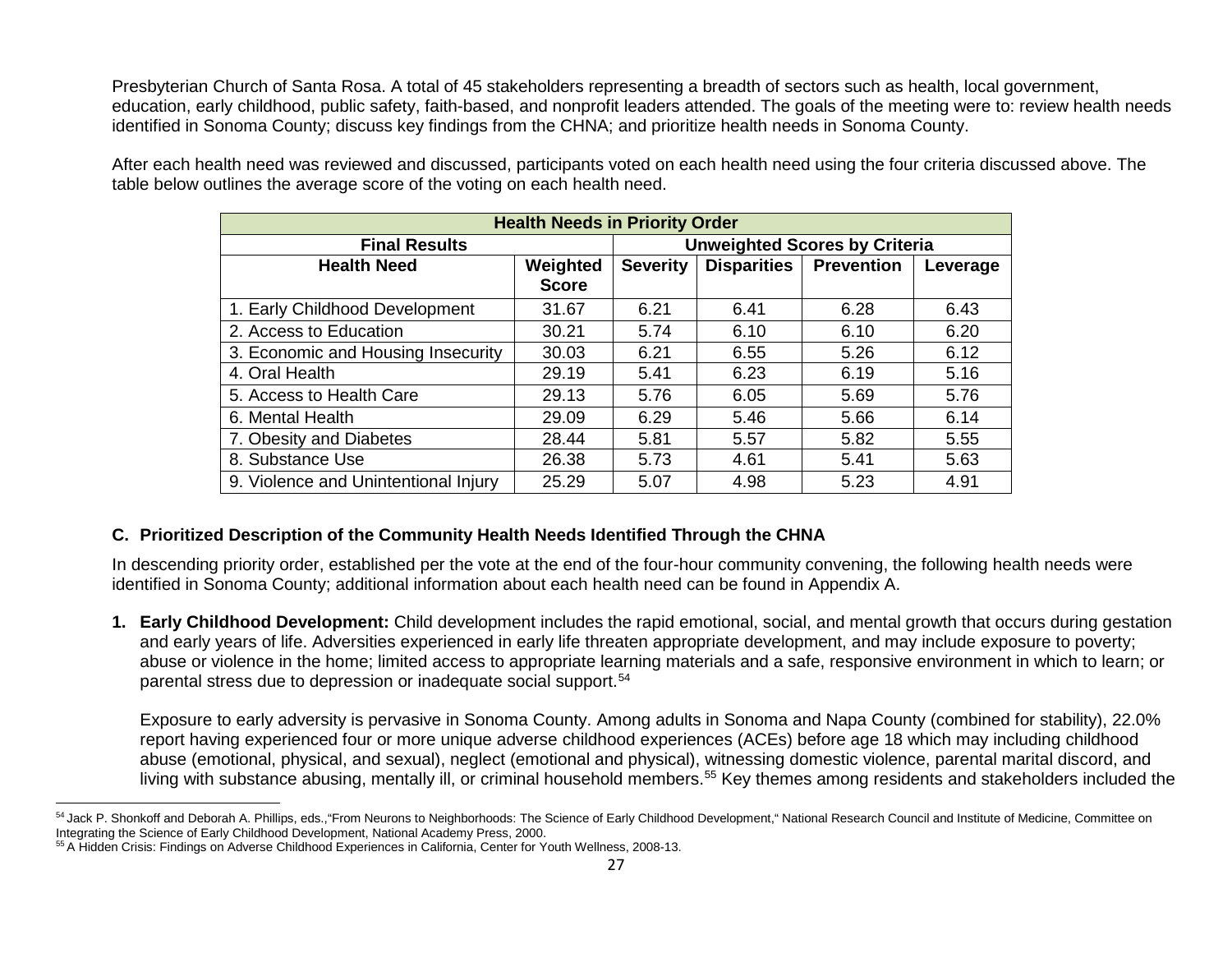<span id="page-28-5"></span><span id="page-28-4"></span><span id="page-28-3"></span><span id="page-28-2"></span><span id="page-28-1"></span><span id="page-28-0"></span>high cost of living and high cost of child care in Sonoma County, as well as the importance of quality early education and home stability on development among young children.

**2. Access to Education:** Educational attainment is strongly correlated to health: people with low levels of education are prone to experience poor health outcomes and stress, whereas people with more education are likely to live longer, practice healthy behaviors, experience better health outcomes, and raise healthier children.

In Sonoma County, Kindergarten readiness is used as an early metric to consider disparities in early learning. Third grade reading level is another predictor of later school success; in Sonoma County 43.0% of third grade children are scoring at or above the "Proficient" level on English Language Arts California Standards Test.<sup>[56](#page-28-0)</sup> Although only 13.0% of county residents age 25+ have less than a high school diploma, extreme racial disparities exist. Among residents identifying as American Indian/Alaska Native, African American/Black, Hispanic/Latino, Native Hawaiian/Pacific Islander, and Some Other Race, a higher percentage of individuals have less than a high school diploma compared to the total population and compared to White residents.<sup>[57](#page-28-1)</sup> English Language Learners are also a population of particularly high concern with respect to educational attainment. Only 39.0% of tenth grade English Language Learners passed the California High School Exit Exam in English Language Arts, compared to 86.0% of all tenth grade students in Sonoma County. [58](#page-28-2) Only 55.0% of English Language Learners passed in Mathematics, compared to 87.0% of all Sonoma County tenth graders.<sup>[59](#page-28-3)</sup> For all students in the county, stakeholders identified the need to increase investment in early childhood education as a pathway to reducing educational disparities and increasing overall academic success.

**3. Economic and Housing Insecurity:** Economic resources such as jobs paying a livable wage, stable and affordable housing, as well as access to healthy food, medical care, and safe environments can impact access to opportunities to be healthy.

The high cost of living in Sonoma exacerbates issues related to economic security and stable housing. Among renters, 52.4% spend 30% or more of household income on rent.<sup>[60](#page-28-4)</sup> A lack of affordable housing and a dearth of jobs paying a living wage were identified as key challenges to achieving economic and housing security in the county.

**4. Oral Health:** Tooth and gum disease can lead to multiple health problems such as oral and facial pain, problems with the heart and other major organs, as well as digestion problems.

In Sonoma County, oral health is in part affected by lack of access to dental insurance coverage or inadequate utilization of dental care. Among adults, 38.9% do not have dental insurance coverage and may find it difficult to afford dental care.<sup>[61](#page-28-5)</sup> Among adults 65 years and

<sup>56</sup> California Department of Education, Standardized Testing and Reporting (STAR) Results, 2013. l

<sup>57</sup> US Census Bureau, American Community Survey, 2009-13.

<sup>58</sup> California Department of Education, 2013-14.

<sup>59</sup> California Department of Education, 2013-14.

<sup>60</sup> US Census Bureau, American Community Survey, 2014.

<sup>61</sup> Sonoma County Local Health Department File, California Health Interview Survey, 2013-14.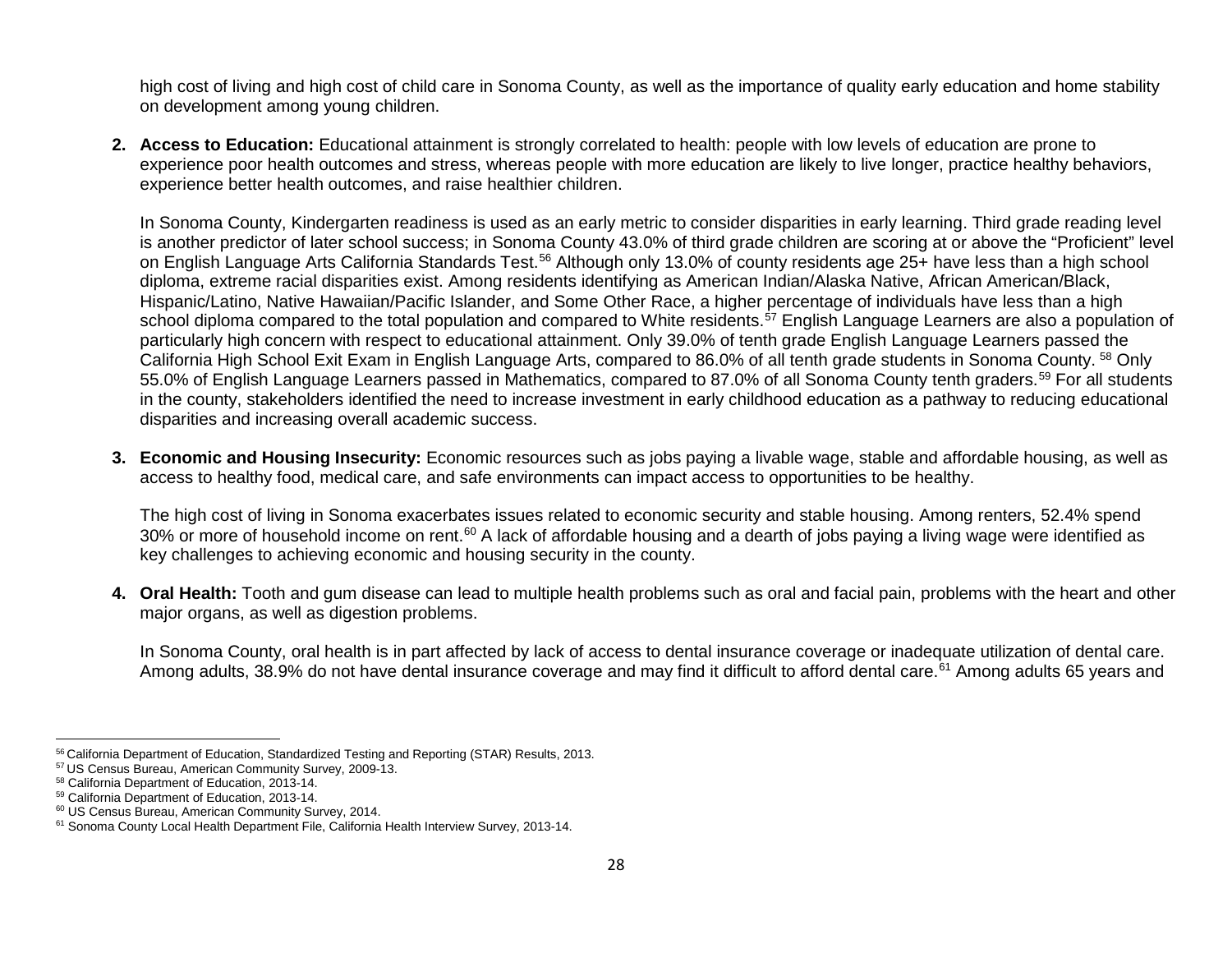<span id="page-29-7"></span><span id="page-29-6"></span><span id="page-29-5"></span><span id="page-29-4"></span><span id="page-29-3"></span><span id="page-29-2"></span><span id="page-29-1"></span><span id="page-29-0"></span>older, 51.8% do not have dental insurance coverage.<sup>[62](#page-29-0)</sup> Among adults, 9.2% have poor dental health.<sup>[63](#page-29-1)</sup> In 2014, 51% of kindergarteners and 3rd graders had tooth decay.<sup>[64](#page-29-2)</sup> Residents and stakeholders highlighted the lack of dental care providers who accept Denti-Cal, as well as the lack of early prevention of oral health problems, in part due to limited access to affordable preventative care.

**5. Access to Health Care:** Ability to utilize and pay for comprehensive, affordable, quality physical and mental health care is essential in order to maximize the prevention, early intervention, and treatment of health conditions.

With the implementation of the Affordable Care Act (ACA), many adults in Sonoma County are able to obtain insurance coverage and access regular healthcare. However, disparities persist. Specifically, lower income residents have difficulty accessing care, as many remain uninsured due to high premium costs and those with public insurance face barriers to finding providers who accept MediCal. Foreign-born residents who are not U.S. citizens also face stark barriers in obtaining insurance coverage and accessing care. While only 10.0% of Sonoma County residents are uninsured, 18.7% of residents earning below 138% of the Federal Poverty Level and 34.2% of foreign-born residents who are not U.S. citizens do not have insurance coverage.<sup>[65](#page-29-3)</sup> Among those who do have insurance coverage, primary data identified other barriers to accessing care including that there are not enough primary healthcare providers in Sonoma County to meet the high demand. Others noted difficulties in navigating the care delivery system in an efficient way.

**6. Mental Health:** Mental health includes emotional, behavioral, and social well-being. Poor mental health, including the presence of chronic toxic stress or psychological conditions such as anxiety, depression or Post-Traumatic Stress Disorder, has profound consequences on health behavior choices and physical health.

Mental health was raised as a high concern for all residents, especially youth and residents experiencing homelessness. Most notably, Sonoma residents have a high risk of suicide. 12.3 per 100,000 county residents die by committing suicide, compared to 9.8 per 100,000 residents on average in California.<sup>[66](#page-29-4)</sup> Depression is also a concern, as 31.3% of youth<sup>[67](#page-29-5)</sup> and 14.1% of Medicare beneficiaries<sup>[68](#page-29-6)</sup> are depressed. Residents and stakeholders noted challenges in obtaining mental health care, including that preventative mental health care and screening is limited and that stigma may prevent individuals from seeking professional treatment.

**7. Obesity and Diabetes:** Weight that is higher than what is considered a healthy weight for a given height is described as overweight or obese.<sup>[69](#page-29-7)</sup> Overweight and obesity are strongly related to stroke, heart disease, some cancers, and Type 2 diabetes.

l

 $62$  Ibid.

<sup>63</sup> Centers for Disease Control and Prevention, Behavioral Risk Factor Surveillance System. Additional data analysis by CARES, 2006-10.

<sup>&</sup>lt;sup>64</sup> Sonoma County Smile Survey, 2014.

<sup>65</sup> US Census Bureau, American Community Survey, 2014.

<sup>&</sup>lt;sup>66</sup> University of Missouri, Center for Applied Research and Environmental Systems. California Department of Public Health, Death Public Use Data, 2010-12.

<sup>&</sup>lt;sup>67</sup> California Healthy Kids Survey, 2011-13.

<sup>68</sup> Centers for Medicare and Medicaid Services, 2012.

<sup>69</sup> <http://www.cdc.gov/obesity/adult/defining.html>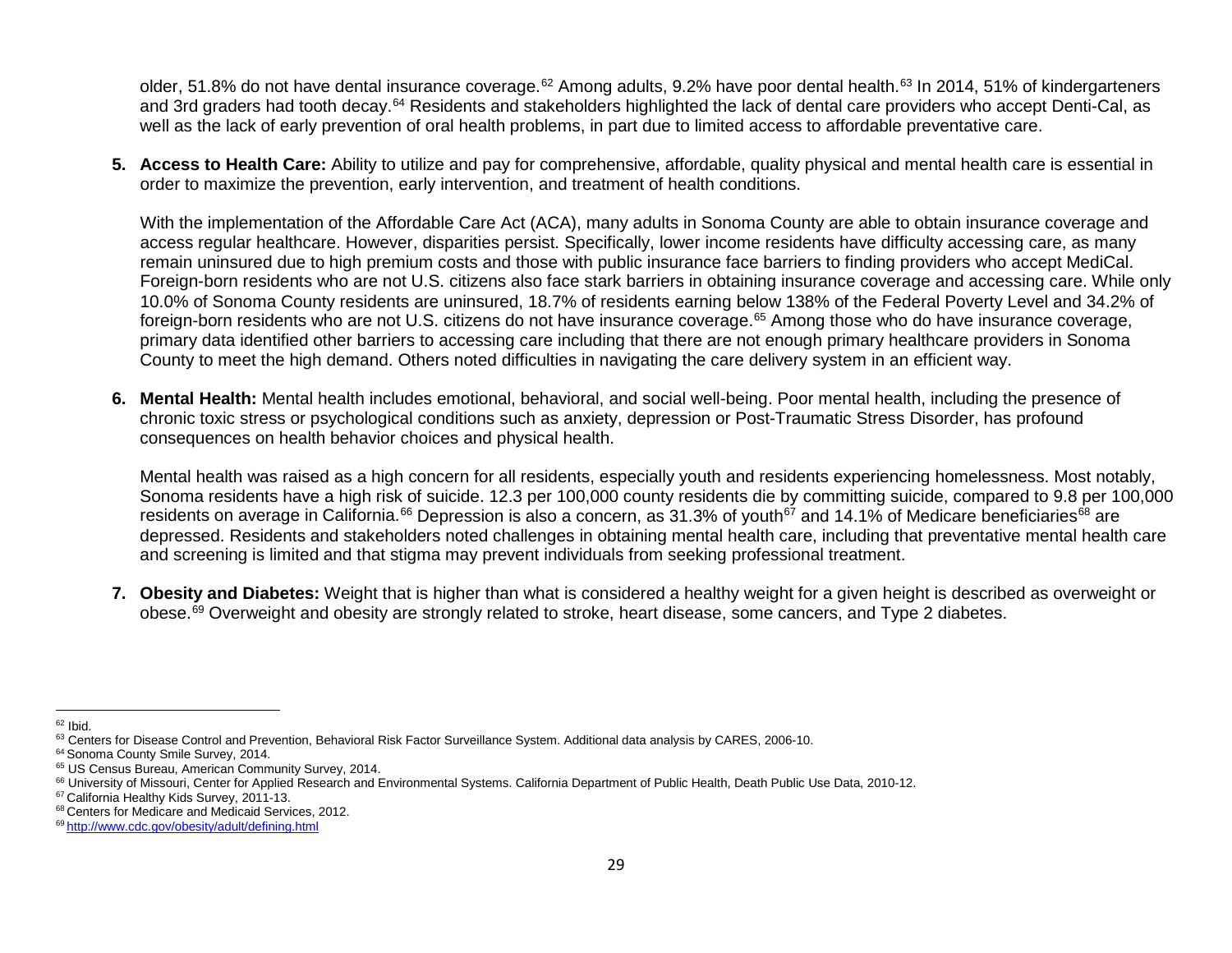<span id="page-30-8"></span><span id="page-30-7"></span><span id="page-30-6"></span><span id="page-30-5"></span><span id="page-30-4"></span><span id="page-30-3"></span><span id="page-30-2"></span><span id="page-30-1"></span><span id="page-30-0"></span>In Sonoma County, an estimated 25.4% of adults are obese,<sup>[70](#page-30-0)</sup> and 37.9% are overweight.<sup>[71](#page-30-1)</sup> Among youth, 17.5% are obese and 20.0% are overweight.<sup>[72](#page-30-2)</sup> Busy lifestyles and the high cost of living compete with purchasing and cooking healthy food. Lack of physical activity was also noted as a driver of obesity and diabetes, in part due to a lack of affordable exercise options.

**8. Substance Use**: Use or abuse of tobacco, alcohol, prescription drugs, and illegal drugs, can have profound health consequences, including increased risk of liver disease, cancer, and death from overdose.[73](#page-30-3)

In Sonoma County, substance abuse was identified as a concern, particularly with respect to alcohol consumption. Among adults, 21.3% of residents report heavy alcohol consumption.<sup>[74](#page-30-4)</sup> Youth were noted as a high risk population, and data indicates that in the prior 30 days 13.8% of 11<sup>th</sup> grade students reported using cigarettes, and 28.0% reported using marijuana.<sup>[75](#page-30-5)</sup> Additionally, 24.4% of 11<sup>th</sup> grade students reported ever having driven after drinking.<sup>[76](#page-30-6)</sup>

**9. Violence and Unintentional Injury:** Violence and injury is a broad topic that covers many issues including motor vehicle accidents, drowning, overdose, and assault or abuse, among others.

In Sonoma County, the data show that the core issues within this health need are related to domestic violence and violent crime. Among adults, 17.1% self-report having experienced sexual or physical violence by an intimate partner during adulthood.<sup>[77](#page-30-7)</sup> The county also has high rates of reported violent crime, including 28.4 incidents of rape per 100,000 population, compared to 21.0 per 100,000 residents on average in California, and 285.7 incidents of assault per 100,000 population, compared to 249.4 per 100,000 in California overall.<sup>[78](#page-30-8)</sup>

Consideration of the nine health needs that emerged as top concerns in Sonoma County highlights the significance of social determinants of health in building a healthier and stronger community. Access to resources including a secure and stable environment for early development, quality education, safe and affordable housing, and economic stability rose to the top of the prioritized list. These results align closely with county priorities and previous findings from the 2013 CHNA process and the *Portrait of Sonoma County*. In its entirety, this list of health needs supports the work of Health Action to foster collaboration and action, including key hospital partners, to identify cross-cutting strategies that address multiple health needs.

In addition to the supporting data presented for each identified health need, several cross-cutting themes emerged in primary data that speak to a broader consideration of community structure and cohesion. In working towards equal opportunities for people to lead safe, active, and healthy lifestyles, Sonoma residents and key stakeholders cited challenges in fostering a sense of community within neighborhoods and across the county. Poor transportation and isolation contribute to this problem, in particular in the lack of connection

l

<sup>70</sup> California Health Interview Survey, 2014.

<sup>71</sup> Centers for Disease Control and Prevention, Behavioral Risk Factor Surveillance System. Additional data analysis by CARES, 2011-12.

<sup>72</sup> California Department of Education, FITNESSGRAM® Physical Fitness Testing, 2013-14.

<sup>&</sup>lt;sup>73</sup> [http://www.cdc.gov/drugoverdose/epidemic/index.html;](http://www.cdc.gov/drugoverdose/epidemic/index.html) [http://www.cdc.gov/alcohol/fact-sheets/womens-health.htm;](http://www.cdc.gov/alcohol/fact-sheets/womens-health.htm) http://www.cdc.gov/alcohol/fact-sheets/mens-health.htm

<sup>74</sup> Centers for Disease Control and Prevention, Behavioral Risk Factor Surveillance System. Accessed via the Health Indicators Warehouse, 2006-12.

<sup>&</sup>lt;sup>75</sup> California Healthy Kids Survey, 2011-13.

 $76$  California Healthy Kids Survey, 2011-13. Survey asks question about "respondent or a friend."

<sup>77</sup> California Health Interview Survey, 2009.

<sup>&</sup>lt;sup>78</sup> Federal Bureau of Investigation, FBI Uniform Crime Reports. Additional analysis by the National Archive of Criminal Justice Data. Accessed via the Inter-university Consortium for Political and Social Research, 2010-12.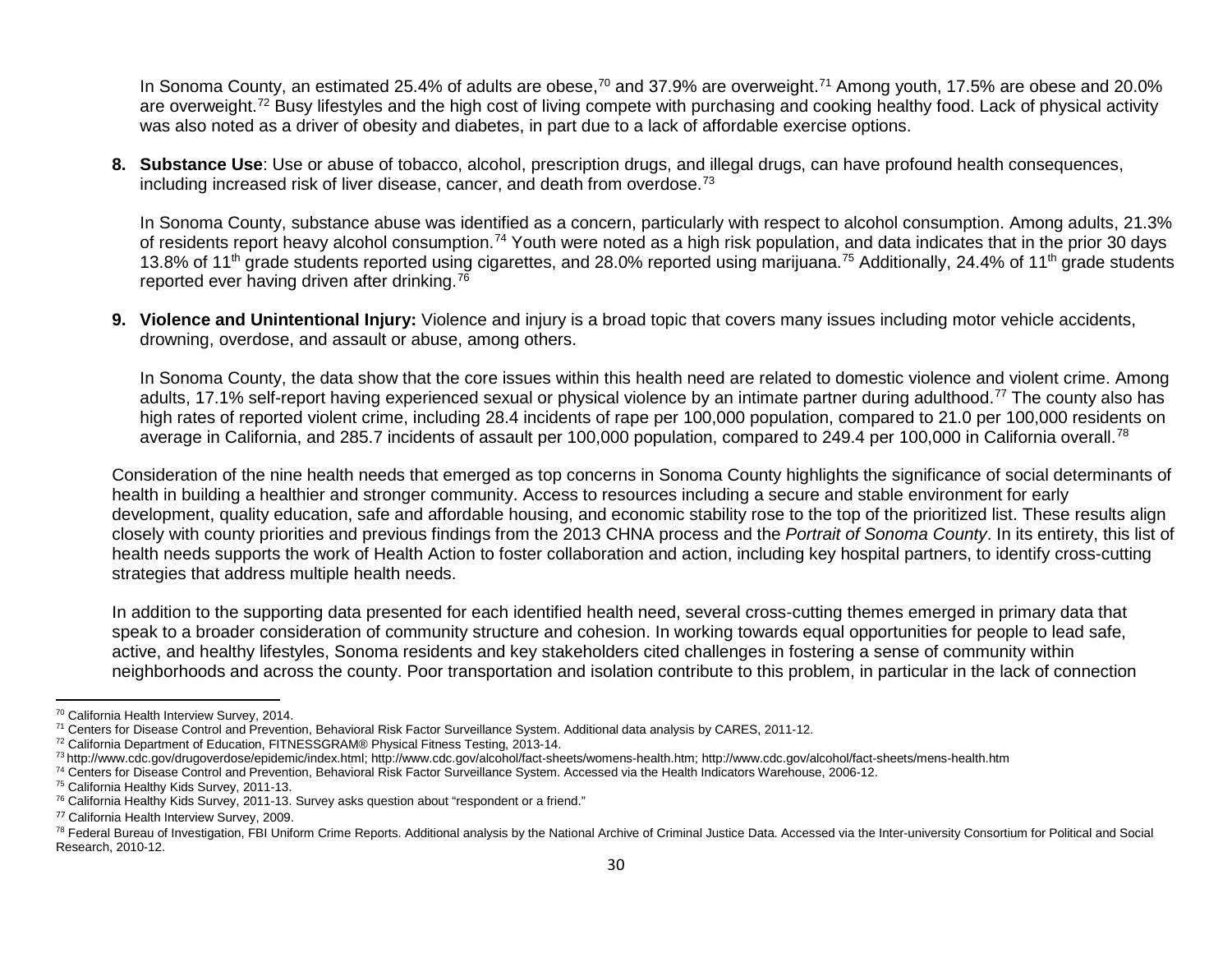between Santa Rosa and less centrally-located areas of the county. In specific areas of the county, notably Russian River, residents cited garbage and blight as characteristics of their community that impede strong community vibrancy. Challenges were also identified in cultural integration across the county. In particular, residents noted that there is a strong Latino community in Sonoma County, yet it exists in social isolation from other cultures. Some interviewees and focus group participants felt that the community as a whole has not succeeded in integrating different cultures in part because of segregation in schools.

#### **D. Community Resources Potentially Available to Respond to the Identified Health Needs**

Sonoma County has a rich network of community-based organizations, government departments and agencies, hospital and clinic partners, and other community members and organizations engaged in addressing many of the health needs identified by this assessment. Examples of community resources available to respond to each community identified health need, as identified in qualitative data, are indicated in each health need profile in Appendix A. For a more comprehensive list of community assets and resources, please call 2-1-1 OR 707-565-2108, or reference [http://211sonoma.org/.](http://211sonoma.org/)

<span id="page-31-0"></span>Health Action plans to use the results of this CHNA to develop key strategies to address multiple health needs. These efforts will include a breadth of stakeholders and partners, as well as strategies intended to inform program implementation, policy development, community engagement efforts, and investment decisions. In this way, the resources that are available to respond to the identified health needs will work in collaboration to address cross-cutting drivers of multiple needs simultaneously.